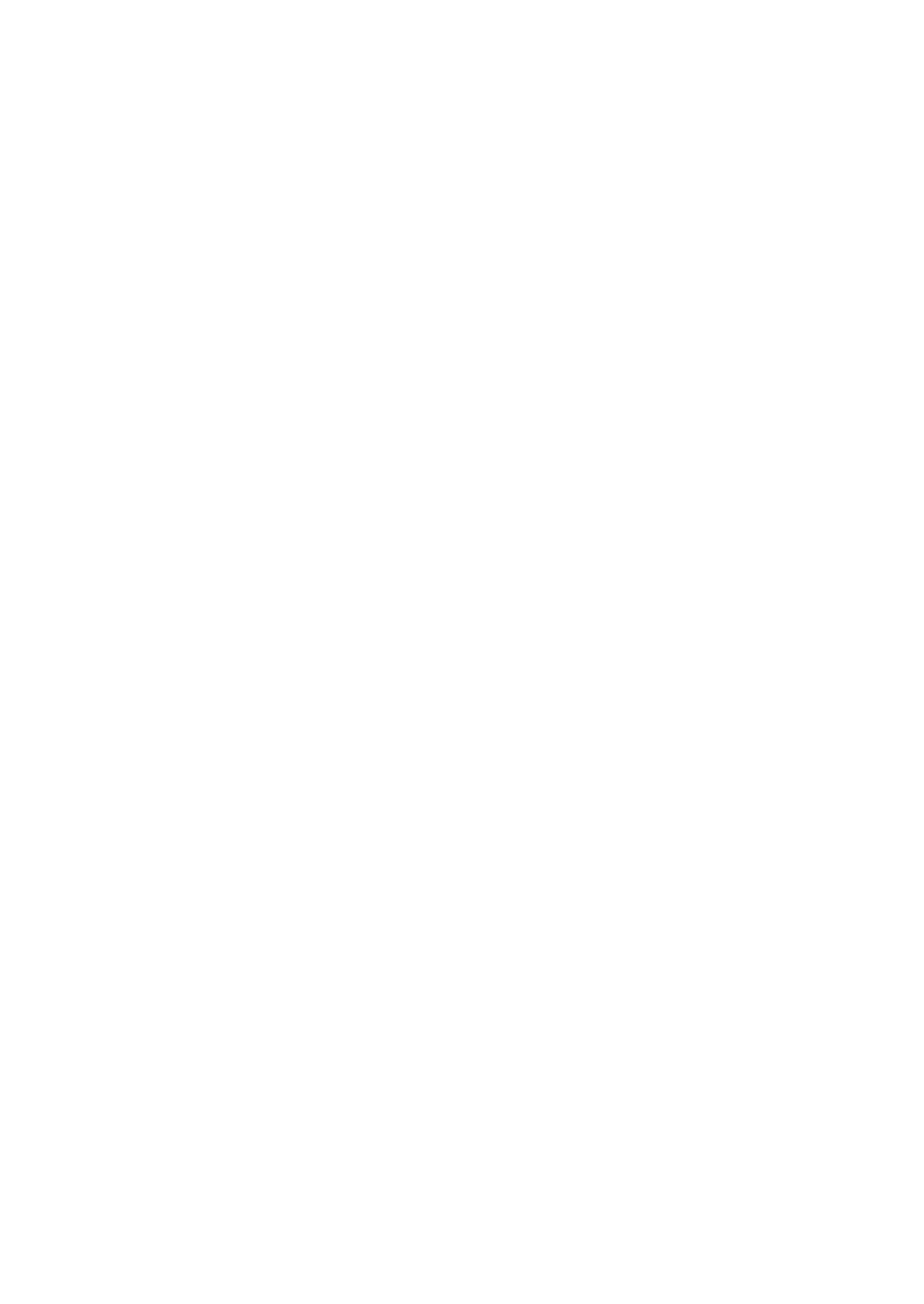| Content                                                                                                                |                  |
|------------------------------------------------------------------------------------------------------------------------|------------------|
| Freedom from Structural Damage of Thermal Insulation in Timber-Built Structural Systems: A Question of Drying Reserves |                  |
| 1.1 Summary and Introduction                                                                                           | 4                |
| 1.2 Condensation - Dew Point - Quantity of Condensation                                                                | 4                |
| 1.3 Moisture Stress on a Structural System                                                                             | 5                |
| 1.3.1 Moisture Stress through Diffusion                                                                                | 5                |
| 1.3.2 Moisture Stress through Convection                                                                               | 5                |
| 1.3.3 Design-Induced Moisture - Flank Diffusion<br>1.3.4 High Incorporated Moisture in Compound Units                  | $\,6$<br>6       |
| 1.3.5 Moisture Stress Summarised                                                                                       | 6                |
| 2. "Intelligent" Vapour Membranes                                                                                      | 8                |
| 2.1 Drying towards the Inside                                                                                          | $\, 8$           |
| 2.2 How Humidity-Variable Diffusion Resistance Works                                                                   | 8                |
| 2.2.1 High Diffusion Resistance in Winter                                                                              | 9                |
| 2.2.2 Lower Diffusion Resistance in Summer<br>2.2.3 Well-Balanced Diffusion Profile                                    | 9<br>$9\,$       |
| 2.2.3.1 New Buildings: The 60/10 Rule                                                                                  | $\boldsymbol{9}$ |
| 2.2.3.2 Construction Time: The 70/7.5 Rule                                                                             | 9                |
| 2.2.4 Maximum Safety                                                                                                   | 9                |
| 3. Determining the Safety Potential of a Roofing System                                                                | 10               |
| 3.1 Various Methods of Calculating Moisture Transporter                                                                | 10               |
| 3.1.1 Calculation according to Glaser - EN 13788                                                                       | 10               |
| 3.1.2 Calculation of Coupled Thermal and Moisture Transport under Realistic Climatic Conditions                        | 10               |
| 3.2 Calculating the Potential Freedom from Structural Damage for a Structural System                                   | 10               |
| 3.2.1 Roof Structures                                                                                                  | 11               |
| 3.2.2 Climatic Data: Holzkirchen Location                                                                              | 11               |
| 3.2.3 Potential Freedom from Structural Damage - Steep-Pitched Roof at Holzkirchen, North Side, 40° Roof Pitch         | 12               |
| 3.2.4 Potential Freedom from Structural Damage - Green Roof and Flat Roof<br>3.2.5 Climatic Data: Davos Location       | 12<br>13         |
| 3.2.6 Potential Freedom from Structural Damage - Steep-Pitched Roof at Davos, North Side, 40° Roof Pitch               | 13               |
| 3.2.7 Potential Freedom from Structural Damage - Green Roof and Flat Roof                                              | 13               |
| 3.2.8 Conclusions in Respect of Roof Structures                                                                        | 13               |
| 3.2.9 Flank Diffusion                                                                                                  | 14               |
| 3.2.10 Results of Two-Dimensional Simulative Calculation of Thermal and Moisture Transports                            | 14               |
| 3.2.11 Wall Systems                                                                                                    | 15               |
| 4. Design Recommendations                                                                                              | 16               |
| 4.1 Structural Systems                                                                                                 | 16               |
| 4.2 Inside Compound unit layers                                                                                        | 16               |
| 4.3 Permanently Moisture Spaces                                                                                        | 16               |
| 4.4 Humid/Damp Rooms in Residential Buildings<br>4.5 Construction Moisture on the Site                                 | 16<br>16         |
| 4.6 Sub-Roof System                                                                                                    | 16               |
| 4.7 Steep-Pitched Roof Systems                                                                                         | 17               |
| 4.8 Flat Roof and Green Roof Systems                                                                                   | 17               |
| 4.9 Roof Systems in Alpine climates                                                                                    | 17               |
| 4.10 Walls                                                                                                             | 17               |
| 5. Installation INTELLO <sup>®</sup> , INTELLO <sup>®</sup> PLUS and DB+                                               | 18               |
| 5.1 For Board-Type and Mat-Type Insulating Materials                                                                   | 18               |
| 5.2 Direction of Installation                                                                                          | 18               |
| 5.3 Recommended pro clima System Components for Bonding                                                                | 18               |
| 5.4 Blown-In Insulating Materials                                                                                      | 18               |
| 5.5 Foam Insulating Materials<br>5.6 Dimensional Stability                                                             | 18<br>18         |
| 5.7 Mechanical Strength                                                                                                | 18               |
| 5.8 Translucent Structure                                                                                              | 19               |
| 5.9 Recycling and Ecological Considerations                                                                            | 19               |
| 6. Summary                                                                                                             | 19               |
| <b>Bilbliography</b>                                                                                                   | 20               |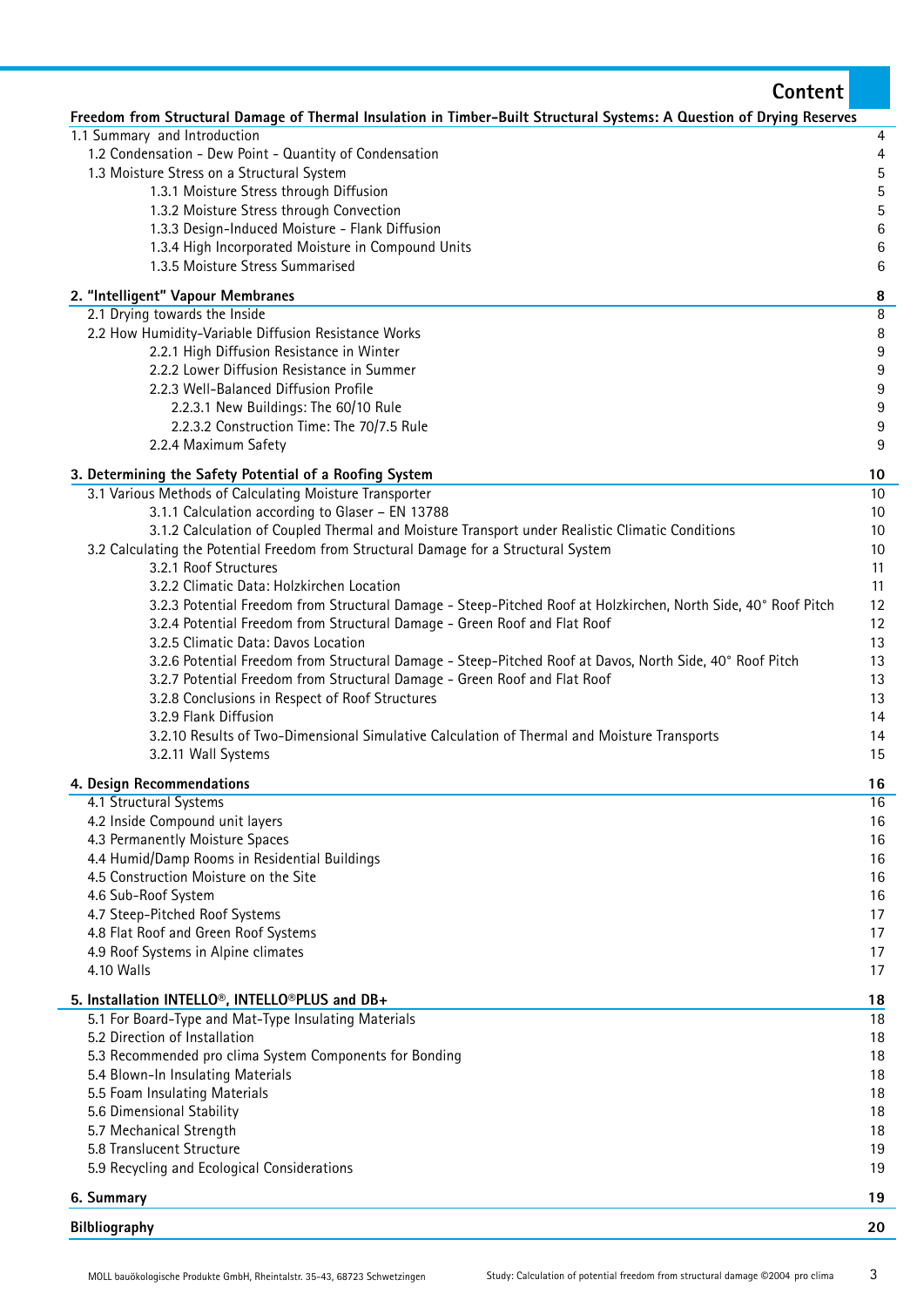### **1. Freedom from Structural Damage of Thermal Insulation in Timber-Built Structural Systems: A Question of Drying Reserves**

### **Atmospheric humidity**

**Atmospheric humidity increases when the air cools down.**

**Condensation develops below the dew-point temperature.**

**When the internal humidity increases the dew point temperature rises and condensation develops sooner.**

#### **1. Development of condensation at 50% relative atmospheric humidity**



Under normal climatic conditions (20° C/50 % rel. atmospheric humidity), dew point is reached at 9.2° C. At -10 $^{\circ}$ C, condensation precipitates at a rate of 6.55 g/m<sup>3</sup> air.

### **2. Development of condensation at 65% relative atmospheric humidity**



At a high internal rel. humidity of 65 %, dew point is already reached at 13.2° C. Then, at -10°C condensation precipitates at a rate of

9.15  $q/m^3$  air.

### **3. To convert to Irish and British standards:**

### **sd (m) x 5.1 = mvtr (MNs/g)**

 $S_a =$ water vapour diffusioneqivalent air layer thickness mvtr = moisture vapour transmission rate

#### **1.1 Summary and Introduction**

The present study describes how structural damage may arise in thermal insulation systems and how such systems may be reliably and safely protected from damage of this kind.

Structural damage occurs when the moisture stress on a structural system is greater than the system's drying capacity.

To prevent structural damage, the usual approach is to concentrate on reducing moisture stress. However, structural systems cannot be fully protected from the effect of humidity or moisture. Planned moisture stress produced by diffusion is virtually never the cause of structural damage, the usual culprit being unanticipated moisture stress that cannot be entirely ruled out by building design.

**To exclude the likelihood of structural damage and mould growth, it is advisable, apart from considering**  moisture **stress, to concentrate on the drying capacity of a structural system. Systems with a high drying capacity and a simultaneous reduction in**  moisture **stress, as provided by vapour**  membranes with a variable s<sub>d</sub> value, **are still very safely and reliably protected against structural damage even if subjected to unanticipated moisture stress.**

### **1.2 Condensation - Dew Point - Quantity of Condensation**

Thermal insulation in timber-built structural systems separates warm indoor air with its high humidity content from cold outdoor air with low absolute humidity.

When warm inside air penetrates the structure, it cools - in wintry weather conditions outdoors - as it passes on its way through the structural system. Moisture may condense in the process, this precipitation of water being attributable to the physics of airborne humidity. Warm air can absorb more moisture than cold air. At a greater internal relative humidity (e.g. 65%),

the dew-point temperature rises and, as a direct consequence, the quantity of condensation increases as well (see figures 1 and 2).

Condensation develops whenever a more diffusion-tight layer of building components is below the dew-point temperature, which means that:

Building-component layers which are more diffusion-tight on the outside of the thermal insulation than the layers on the inside are unsatisfactory. A major problem is posed should warm air leak into the structure by convective stream, which happens as a result of leaks in the air seal.

Building components are deemed very open to diffusion when their  $s_d$  value is less than 0.20 m ( $<$ 1 MNs/g). The s<sub>d</sub> value is defined as the multiple of the vapour diffusion resistance coefficient  $(\mu \text{ value})$  - as material constant - and the thickness of the component in metres:

#### $s_n = \mu \times s$  (m) **s x 5.1=mvtr (MNs/g)** (see figure 3)

A low s<sub>d</sub> value can thus be obtained by means of a low  $\mu$  value and a greater layer thickness (e.g. wood fibre board), or by a higher  $\mu$  value and a very small layer thickness (e.g. roofing felts). Water vapour is influenced in the first place by the  $\mu$  value, and only then by the thickness of the building material. This means that precipitation of condensation begins earlier at a higher  $\mu$  value than at a low one. Moreover, roofing felts produce only a low drop in vapourpressure because there is little or no difference in temperature and humidity.

This explains why structural damage may still occur with diffusion-open roofing felts when the flow of moisture in the building component is high.

Roofing felts with non-porous, permeable membranes such as SOLITEX UD and SOLITEX PLUS are advantageous in this context, as diffusion proceeds actively along the molecular chains rather than passively through pores. Once water has condensated in a structural system, hoarfrost or even ice may develop underneath the roofing felt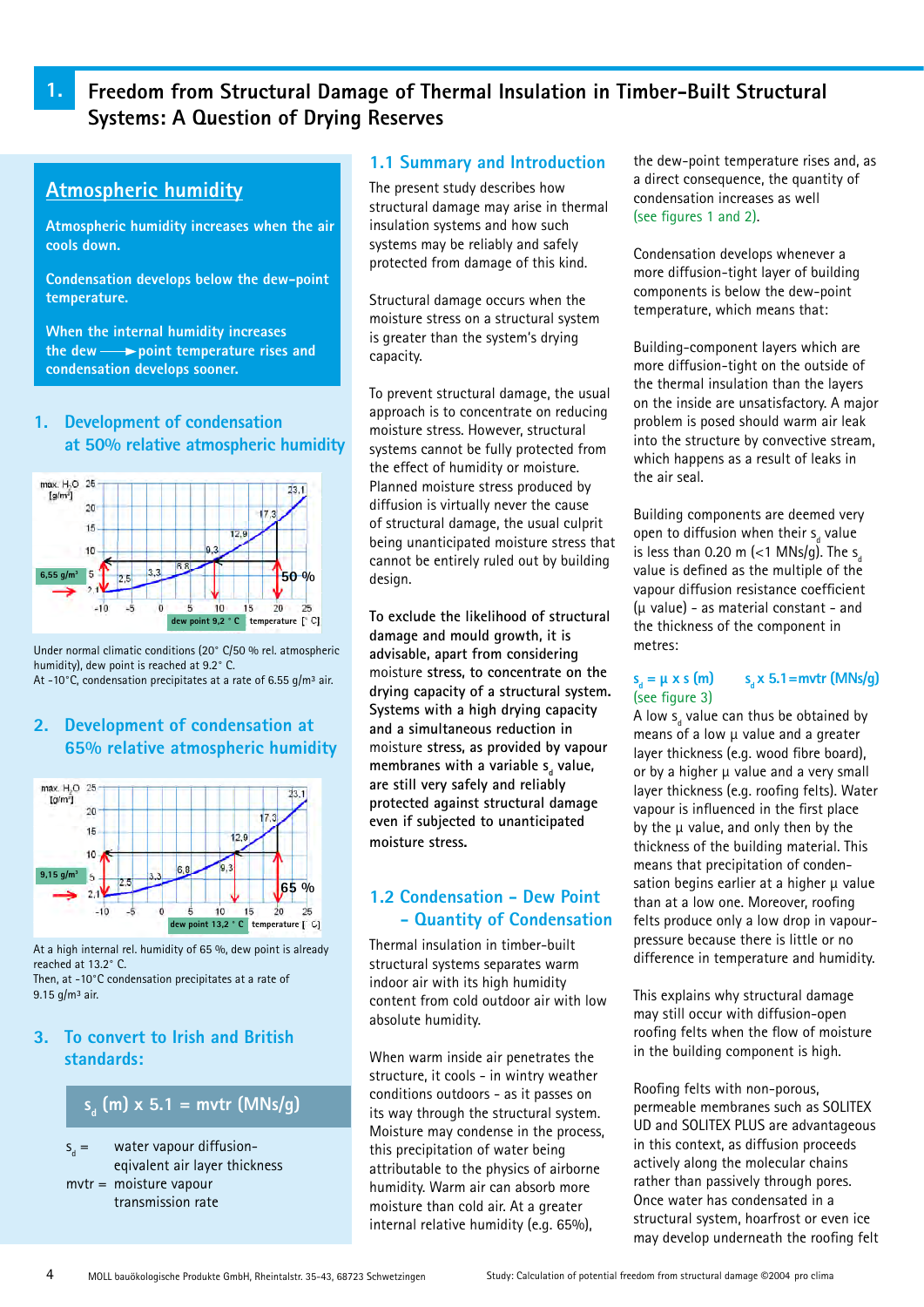in cold winter conditions. Water and ice are impervious to water vapour and can cause an insulating sheet to act as a vapour barrier on the outside. Structural units with a diffusioninhibiting or even a diffusion-tight layer on the outside are more exacting in terms of construction physics than building-component layers that are open to diffusion towards the outside. Diffusion-tight structural systems include steep-pitched roofs with diffusion-inhibiting underlay, e.g. bitumen felts, roofs with flexible metal sheeting, flat roofs and green roofs.

### **1.3 Moisture Stress on a Structural System**

There are several different reasons for moisture stress within a thermal insulation system when building with timber. In the first place, water may penetrate through a leaking roof skin. Large volumes of moisture can develop, causing water to drip into the accommodation area. Minor leaks can lead to creeping moisturisation, which is often accompanied by mildew or mould on the materials contained in the structural system.

A structural system may also be subjected to moisture stress from the inside, due to

#### **Foreseeable or planned moisture stress:**

- diffusion processes
- **Unanticipated moisture stress:**
- convection, i.e. air flow (leaks in the air barrier)
- heightened moisture in the building components used
- design-induced transport of moisture (e.g. flank diffusion through adjoining masonry)

### **1.3.1 Moisture Stress through Diffusion**

The smaller the amount of moisture that can penetrate a structural system, the greatly reduced risk of structural damage is. At least that used to be the preceived opinion. In other words, very dense vapour barriers would prevent damage to the building. The fact that this is not actually true was already proven some ten years ago, by

construction-physics calculations on the occasion of the market launch of pro clima's DB+ with its  $s_d$  value of 2.30 m (12 MNs/g).

Furthermore, investigations on outside walls conducted in North America in 1999 [1] demonstrated that the entry of moisture through a vapour barrier as a result of convection, even where professionally installed, produces a condensation quantity of about 250 g/ m<sup>2</sup> per dew period. That corresponds to the quantity of condensation diffusing through a vapour membrane with an  $s<sub>a</sub>$ value of 3.3 m (16.5 MNs/g) during one winter [2].

#### **Summary:**

Substantial quantities of moisture will still penetrate structural systems with vapour barriers having a calculated  $s_{\rm d}$  value of 50, 100 m (250-500 MNs/g) or higher. But vapour barriers do not permit subsequent evaporation, so moisture traps develop as a result.

### **1.3.2 Moisture Stress through Convection**

Convection, in other words airflow, transports substantially larger quantities of moisture into a structural system than diffusion does. The volume of moisture carried in by convection can easily exceed a thousand times the quantity introduced by diffusion. (see figure 4).

Once condensation develops convective quantities of moisture can, due to their high moisture load, present a risk to the outside even where building components are open to diffusion. Waterfilms can act as a vapour barrier in the same way as ice. Such a situation generally results in structural damage similar to where structural systems have diffusion-tight components on the outside.

**Entry of moisture into the structural system due to leaks in the vapour barrier**

### **4. 1 mm Gap = 800 g/24h per m Gap Length**



Moisture transfer through vapour barrier:  $0.5$  g/m<sup>2</sup> x 24h through 1 mm joint:  $800 g/m^2 \times 24h$ **Factor: 1,600**

#### Boundary conditions:

vapour barrier s<sub>d</sub>-value = 30 m (150 MNs/g)<br>indoor temperature:  $+20^{\circ}$  C indoor temperature: outdoor temperature: -10° C pressure difference: 20 Pa corresponding to wind force 2-3

Measurements by: Institute for Building Physics, Stuttgart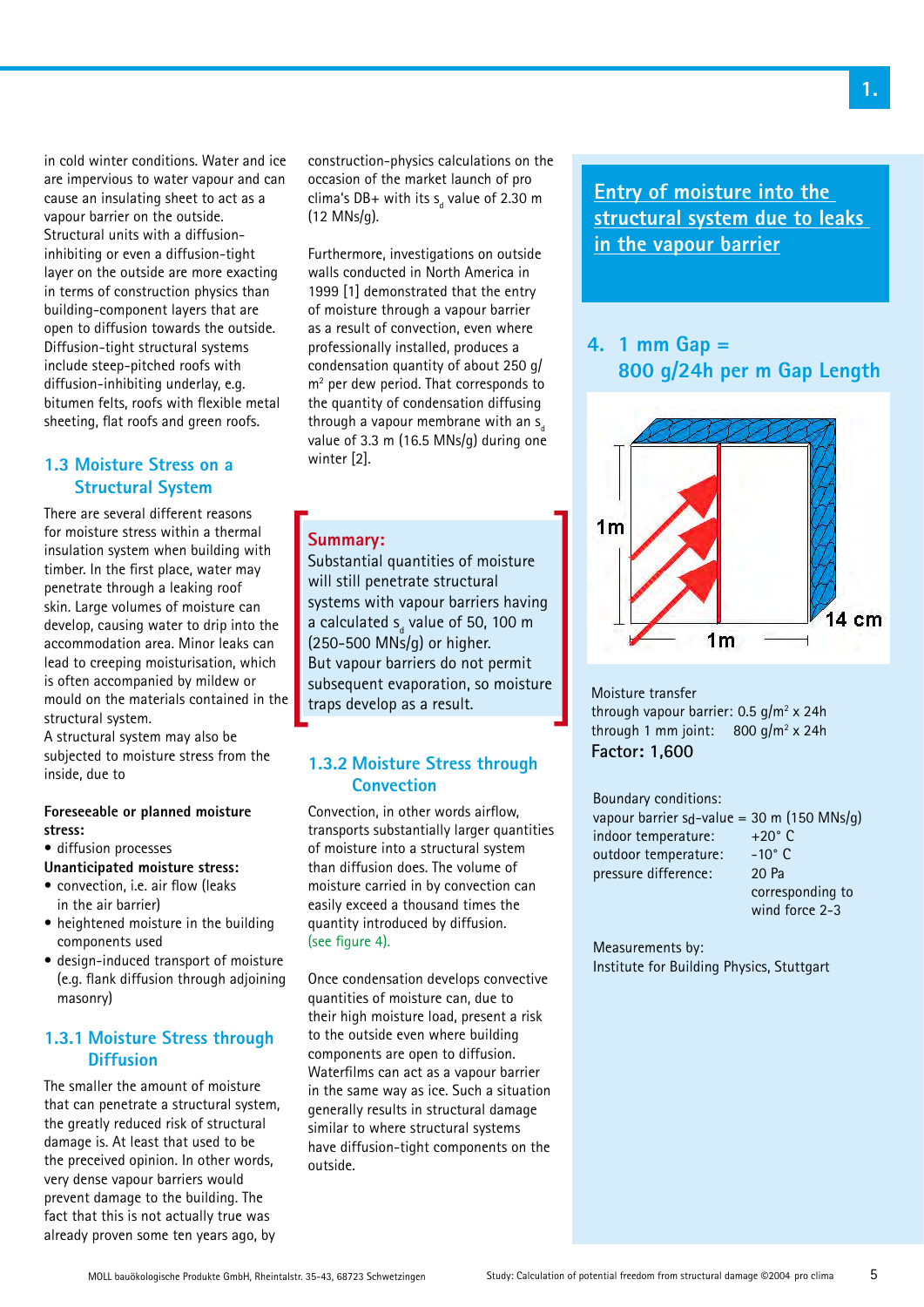### **Flank Diffusion**

**5. Structural damage: Entry of moisture despite airtight junctions and the use of a vapour barrier**



Airtight construction using a PE sheet and an airtight layer of plaster with bitumen felts on the outside

**6. Cause of moisture entry: Moisture transfer across the flanks, here through masonry**



Moisture entry due to flank diffusion through adjoining masonry

#### **1.3.3 Design-Induced Moisture - Flank Diffusion**

In practice, structural damage occurs in ways that cannot simply be explained by diffusion or convection processes. Ruhe [4] and Klopfer [5], [6] reported in 1995 and 1997 respectively on the problem of flank diffusion in an instance of structural damage.

The structural system in question comprised of a roof with timber decking and bitumen felt on the outside, a PE sheet on the inside, and mineral wool in between. Despite a perfect airtight seal, water dripped, in summer, from the junctions of the sheeting onto the adjoining building components underneath. It was initially assumed that the phenomenon was attributable to high incorporated moisture. However, this had to be ruled out because the dripping increased from year to year. After five years, the roof was opened. Most of the timber decking had already begun to rot.

The possibility of moisture entry as a result of flank diffusion was discussed. Flank diffusion is understood to mean the penetration of moisture into the roof via the flank or edge of the lateral airtight seal flashing, which comprised porous brickwork in the case investigated. The current of moisture virtually bypasses the vapour barrier (see figures 5 and 6).

The situation was much disputed among construction physicists at the outset, until Künze [7], in 1997, furnished mathematical proof of flank diffusion with the aid of two-dimensional calculations of heat and moisture transport using WUFI 2D 2.1 [8]. According to his calculation, wood moisture above the brickwork had risen to about 20% after just one year, thus already exceeding the mould-critical limit; after three years, the moisture content rose to 40%, and then to 50% after five years.

### **1.3.4 High Incorporated Moisture in Compound Units**

Where building materials with a high moisture content are installed, it is essential to ensure that the structural system is capable of letting this moisture dry out again. Although it has become general practice by now to use dry timber for building purposes, just a shower of rain can increase the quantity of moisture in the wood.

#### **Expressed in concrete figures:**

A roof with 8/18 rafters and a rafter spacing of  $e = 0.70$  m has 1.5 linear metres of rafters per  $m<sup>2</sup>$  of roof area. At 10 % moisture, this quota of rafters will contain about 1.1 litres of water. Consequently:

If the moisture of the wood is 30 % at the outset, it must be possible for 1.1 litres of water per  $m<sup>2</sup>$  of roof area to evaporate so as to come below the mould-critical moisture of 20%.

This sample calculation is consistent for 20-mm thick timber roof boarding as well. The moisture content at 10 % wood moisture amounts to approximately 1.2 litres of water. At 30 % initial moisture, by no means a rarity after a day of rain, it is essential for 1.2 litres of water per  $m<sup>2</sup>$  of roof area to evaporate in order to fall below the mould limit.

Together, this amounts to about 2.3 litres per  $m<sup>2</sup>$  of roof area. The total quantity of moisture is often underestimated. In concrete construction work, the humidity associated with new building work may add a further quantity of moisture. Structural damage rapidly ensues if a PE sheet is then placed on the inside and bitumen felt on the outside.

### **1.3.5 Moisture Stress Summarised**

The numerous ways in which moisture can enter are a clear indication that, in everyday building practice, the possibility of moisture stress on a structural system can never be ruled out. When the object of the exercise is to build without likelihood of damage, the provision of increased drying reserves is a far more effective and reliable solution than any strict concentration on letting as little moisture as possible into the structural system.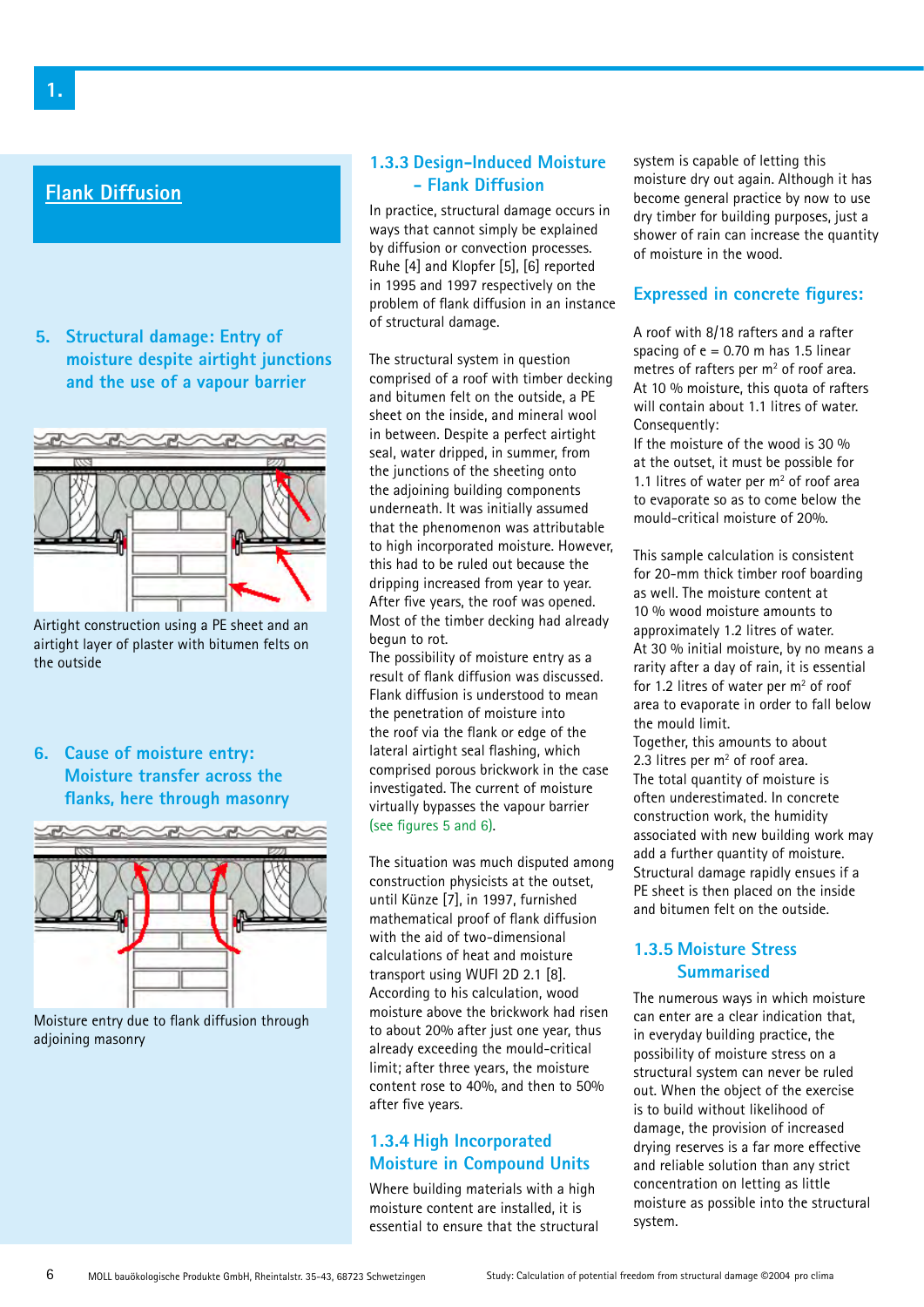## **Safety Formula:**

## **drying capacity > moisture stress => freedom from structural damage**

Structural damage can only occur when drying capacity is less than moisture stress.

**"The greater a structural system's reserves for drying, the greater the unanticipated moisture stress it can take and the structure still remain free from structural damage".** 

Structural systems that are open to diffusion on the outside have greater drying reserves than systems with a diffusion-tight exterior.

Protecting what we value

pro clima DB+ The ecological solution for airtightness



DB+ Vapour membrane and airtight seals

## DB+ cellulose vapour check

The friendly solution



**MOLL** bauökologische Produkte GmbH Rheintalstr, 35-43 68723 Schwetzingen pro clima® www.proclima.de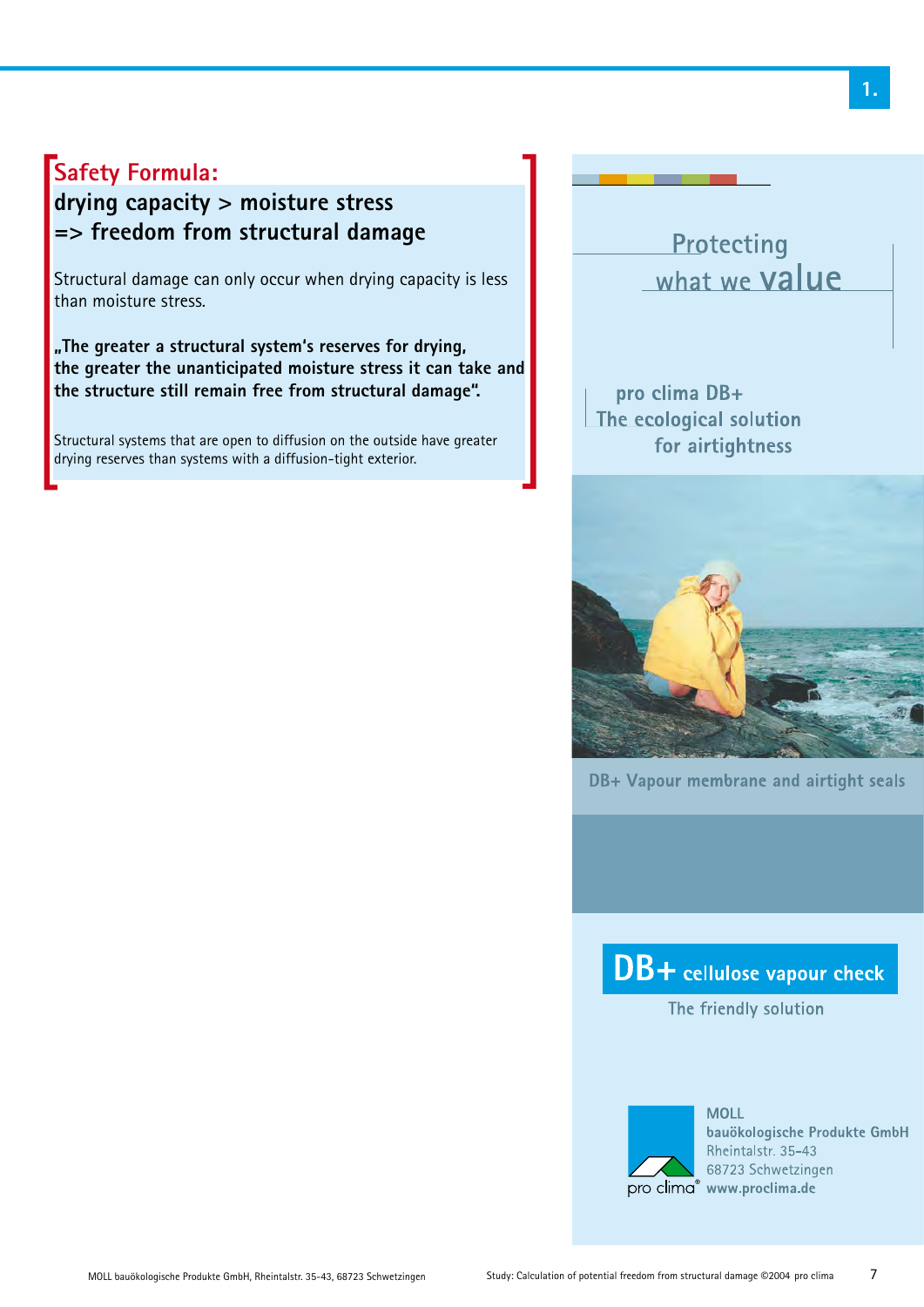### **Structural humidity situation**

**Diffusion stream always goes from the warm to the cold side:**

**In winter: Increased humidity on the outside**

**In summer: Increased humidity on the inside**

- **7. The vapour membrane is exposed**
- **to dry atmospheric humidity in winter. > The humidity-variable vapour membrane is tighter against diffusion**
- **• to high atmospheric humidity in summer. > The humidity-variable vapour membrane is more open to diffusion**



Seasonal dependency of relative atmospheric humidity at the vapour membrane

### **8. Diffusion streams of the humidityvariable pro clima vapour membrane**

| Diffusion<br>Current   | $W_{\text{nn}}$ -value in g/m <sup>2</sup><br>per week in winter | $W_{\text{nn}}$ -value in g/m <sup>2</sup><br>per week in summer |
|------------------------|------------------------------------------------------------------|------------------------------------------------------------------|
| Direction<br>diffusion | Towards sub-roof:<br>Humidification                              | Towards vapour-<br>membrane:<br>Evaporation                      |
| $DB+$                  | 28                                                               | 175                                                              |
| <b>INTELLO®</b>        |                                                                  | 560                                                              |

### **2.1 Drying towards the inside**

Drying towards the inside is another important option for structural components. Whenever the temperature of an insulation layer is higher outside than inside, the diffusion stream reverses and moisture streams inwards out of the component. This can happen on sunny days in spring and autumn and all the more so during the summer months.

If a vapour-membrane or airtightness layer were then to be open to diffusion, moisture that may be present in the structural system could dry out towards the interior.

However, a diffusion-open vapour membrane would let too much humidity diffuse into the structural system during winter and thus give rise to structural damage.

A structural system would appear at first glance to be well protected against moisture when equipped with vapour membranes. However, if moisture enters through convection, flank diffusion or high component moisture, the system is incapable of evaporating again towards the inside in the summer. Depending on its design, the vapour membrane becomes a moisture trap. A vapour membrane with a high diffusionresistance in winter and a low diffusion resistance in summer is ideal.

"Intelligent" vapour membranes with a humidity-variable s<sub>a</sub> value have proven their worth for years by now. They alter their diffusion resistance in relation to the relative atmospheric humidity.

In winter conditions, they become more diffusion-tight and protect the structural system from moisture. In summer, they are more diffusionopen and thus allow moisture, which may be present in the system to evaporate towards the inside.

#### **2.2 How Humidity-Variable Diffusion Resistance Works**

The direction of the diffusion stream is determined by the difference in water vapour partial pressure, which depends on the temperature and humidity content of the air inside and outside a building. Just to concentrate on the temperature aspect, moisture streams from the warm side to the cold side, so, in winter, from the inside to the outside, and, in summer, from the outside to the inside.

Measurements on roof systems have shown that, in winter, the transport of moisture within the roof space towards the outside leaves the vapour membrane at a mean ambient humidity of about 40 %. In summer, on the contrary, moisture in the roof space produces increased relative atmospheric humidity at the vapour membrane, sometimes even producing ,summer condensation' (see figure 7).

Vapour membranes having a humidityvariable diffusion resistance are tighter to diffusion in a dry environment and more open to diffusion in a humid environment.

pro clima DB+ has proven its worth in millions of square metres installed since 1991, its diffusion resistance ranging from 3.5 to 0.8 m (16.5 to 4 MNs/g).

Moll bauökologische Produkte GmbH developed their pro clima INTELLO® high-performance vapour membrane in 2004. INTELLO® has the world's most effective humidity-variable diffusion resistance, ranging from 0.25 m to over 10 m (1.25 to over 50 MNs/g) to suit every type of climate (see figures 9– 11).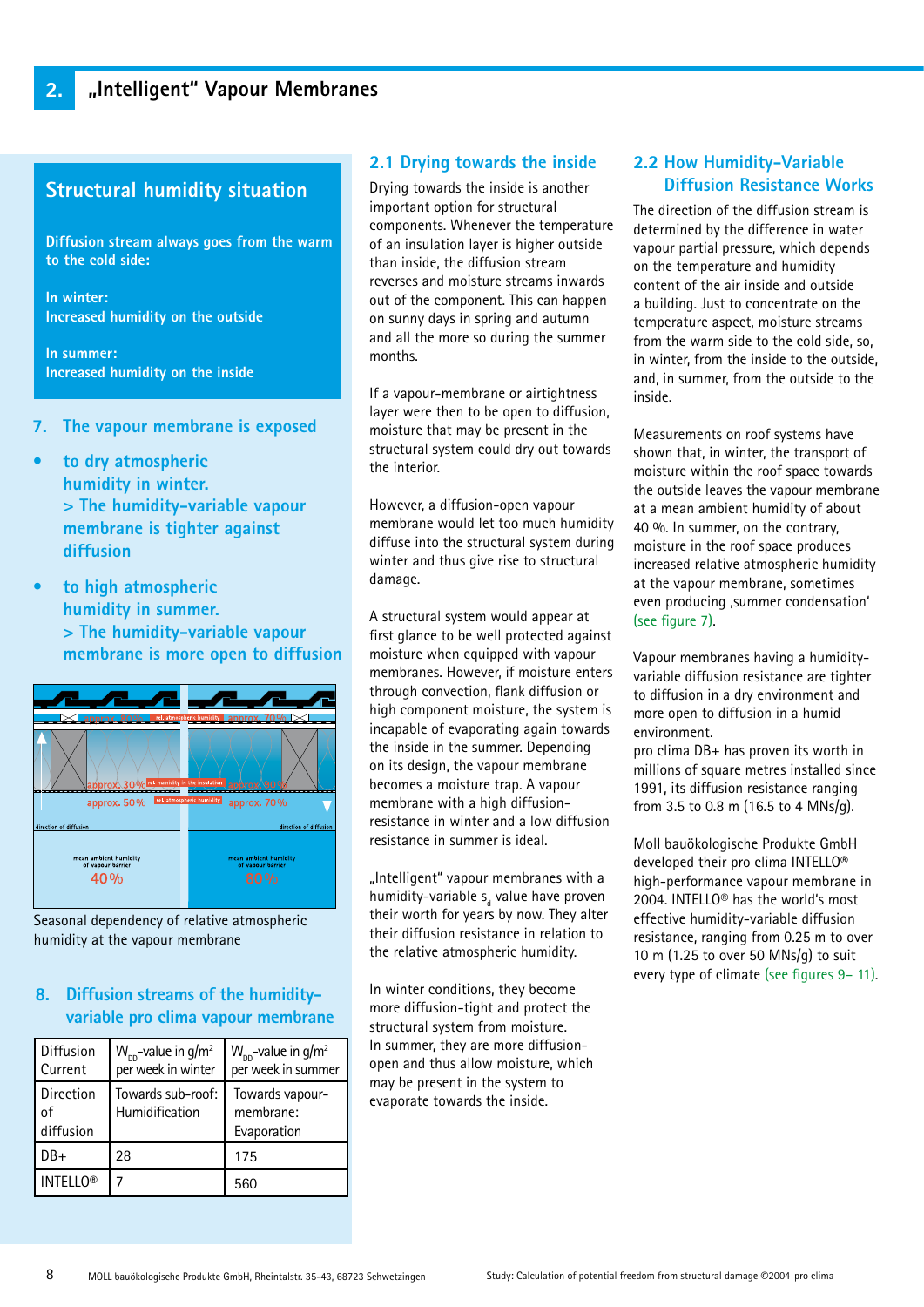#### **2.2.1 High Diffusion Resistance in Winter**

The diffusion resistance of the pro clima INTELLO© vapour membrane has been designed so that the membrane can provide a s<sub>d</sub> value of over 10 m (50 MNs/g) in winter conditions. As a result, the vapour membrane will allow almost no moisture to penetrate a structural system during winter, when humidity pressure on the system is at its highest. The same can also be said of extreme climatic conditions as encountered in alpine regions, where winters are cold and long. Effective protection against humidity is also provided for roofs with diffusion-tight underlay sheeting (e.g. bitumen sheeting), and roofs with flexible metal sheeting. In roofs with diffusion open sub roofs, the high  $s_{\alpha}$ is an obvious advantage in case of hoarfrost and ice formation (= diffusion barrier) on diffusion-open insulation sheeting. (see figure 10)

### **2.2.2 Lower Diffusion Resistance in Summer**

Diffusion resistance in summer can be reduced to an  $\mathsf{s}_{_{\sf d}}$  of 0.25 m (1.25 MNs/g) permitting moisture that may be present in the roof system to evaporate rapidly towards the inside.

Depending on the magnitude of the vapour pressure difference, this corresponds to an evaporation rate of 5 to 12 g/m<sup>2</sup> of  $H<sub>2</sub>$ O per hour corresponding to approx. 80 g/m $^2$  of  ${\sf H}_2^{}$ O per day or 560 g/m $^2$  of  $\rm H^{}_2\rm O$  per week. (see figure 7)

This high evaporation capacity means that a building component framework will start drying out rapidly by as early as spring.

#### **2.2.3 Well-Balanced Diffusion Profile**

In times of improved levels of airtightness with associated higher atmospheric humidity in new buildings made of masonry, diffusion resistance to cater for increased relative atmospheric humidity becomes an important factor.

### **2.2.3.1 New Buildings: The 60/10 Rule**

Due to the recently completed construction work and short time of occupation, the internal relative humidity in new buildings is high. The diffusion resistance of a vapour membrane should be designed in such a way that an  $\mathsf{s}_{_\text{d}}$  value of at least 2 m (10 MNs/g) is reached even at 60 % mean relative humidity in order to adequately protect the construction from moisture. At a relative humidity of 60 % INTELLO® has a s<sub>d</sub> value of 4 m (20 MNs/g).

### **2.2.3.2 Construction Time: The 70/7,5 Rule**

During the construction time, after plastering or installing a screed, the relative humidity in a building is very high. At a mean relative humidity of 70 %, the diffusion resistance of a vapour membrane should be above 1.5 m (7.5 MNs/g) in order to protect the construction against excessive entry of moisture from the building site and from mould growth. An effective protection against moisture is needed particularly where derived-timber boards are installed on the outside of a structure. At 70 % with a s<sub>d</sub> value of 1.5 m (7,5 MNs/g) INTELLO exceeds this requirement by far. Generally, building moisture should quickly escape from the structure via open windows. Dehumidifiers can speed up this process during the winter.

### **2.2.4 Maximum Safety**

The 'intelligent' humidity-variable vapour membranes provide for highly reliable, safely protected thermal insulating systems, even where moisture entry into the structural system cannot be anticipated, e.g. because of adverse weather conditions, leaks, flank diffusion, or a high moisture content in timber or insulation materials. The pro clima humidity-variable vapour membranes act as a moisture transfer pump by actively extracting any unexpected moisture which may be present in a structural component. Pro clima DB+ and INTELLO provide high safety even in climates with high humidity.

### **Diffusion Graphs for Various Vapour Membranes**

**The more the diffusion resistance varies between winter and summer, the more safety and reliability is afforded by the vapour membrane.**

> **9. Diffusion graph for a PE sheet. No humidity variability.**



Constant s<sub>d</sub>-value **PE sheet**

### **10. Diffusion graph pro clima DB+ and INTELLO. Medium and high humidity variability.**



Humidity-variable s<sub>d</sub>-value **pro clima DB+ and INTELLO**

### **11. Diffusion graph INTELLO® High moisture variability**



**INTELLO and DB+ meet the 60/1 and 70/7.5 rule**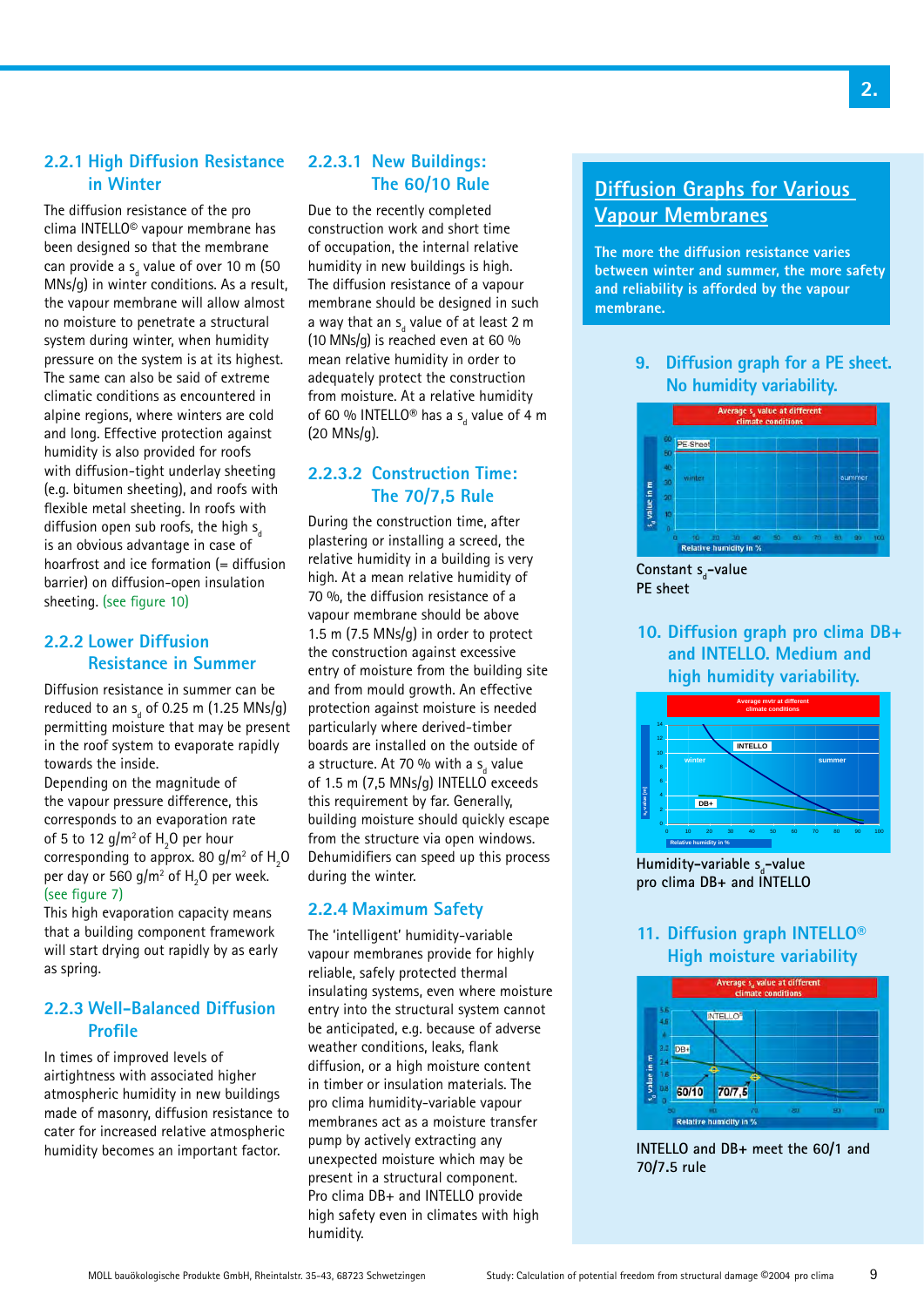**Physical assessment of roof structure**

### **12. Design of roof structure**



- diffusion-tight on the outside (bitumen roof sheeting, s<sub>d</sub> value = 300 m)
- 24 mm solid timber decking
- fibrous insulation
- $\bullet$  vapour membranes having different s<sub>d</sub> values
- latting
- gypsum building boards

Roof variants:

- steep-pitched with 40° pitch to north side, red clay roof tiles
- flat roof with 5 cm of gravel
- green roof with 5 cm of gravel (18/32) and 8 cm vegetable substrate with extensive grassing

### **3.1 Various Methods of Calculating Moisture Transports**

Drying reserves are the consequence not only of diffusion processes, but also of sorption and capillarity processes within the building-component layers.

### **3.1.1 Calculation according to Glaser EN ISO 13788**

EN ISO 13788 still relies heavily on Glaser's method, which calculates ensuing quantities of condensation in structural systems under the assumption of a monthly block climate:

### **3.1.2 Calculation of Coupled Heat and Moisture Transport under Natural Climatic Conditions**

The Glaser method provides an approximation for the assessment of structural systems, but does not represent reality. On the one hand, the block climate data differs from the real climate, and, on the other hand, such important transport mechanisms as sorption and capillarity are not taken into account.

EN ISO 13788 therefore points out that this method is not suitable as means of verifying the freedom of green roof systems from structural damage, in which case heat and moisture transport has to be calculated by means of a non-transient simulation program. Recognised software solutions in this area are Delphin by the Institut of Building Climatology in Dresden and WUFI by the Fraunhofer Institute of Building Physics in Holzkirchen. These programs calculate the coupled transport of heat and moisture in multiple-layer building components under natural climatic conditions, jointly allowing for temperature and humidity, light absorption, wind, latent heat, sorption and capillarity.

The programs have been validated repeatedly, which is to say the result of their computations have been compared with those of field trials. Actual weather data over the period of 1 year is required here for hourly values.

Climatic data is available from throughout the world, viz. Europe, North America and Asia, including both temperate and extreme climatic regions.

To carry out a normal simulative calculation of the coupled transport of heat and moisture under natural climatic conditions, the building structure with its sequence of layers is entered into the program, and heat and moisture stream are analysed over a period of several years under boundary conditions closely conforming to reality.

The result then shows if moisture has accumulated in the structure, i.e. whether the overall moisture content of the structural system has risen over the period under observation, or if the component has remained dry. However, it is not possible by this method to recognise the drying reserves of a structural system.

### **3.2 Calculating the Potential Freedom from Structural Damage for a Structural System**

One further input is used in order to calculate how reliably and safely protected a structural system is against unanticipated entry of moisture, e.g. as a result of convection, flank diffusion, or heightened incorporated humidity:

The thermal insulation is moisturized at the beginning of the calculation, and the rate at which this moisture dries out is duly examined. **The quantity of moisture that dries out of the structural system in relation to the extra moisture added to it represents the safety potential from structural damage of the system before it will suffer structural damage.**

Using various vapour membranes, calculations are performed on several structural systems deemed difficult from the construction physics point of view: under adverse conditions (north side), in different climatic zones (lowlands and alpine), with various forms of roofs (steep-pitched, flat, green). Less sophisticated systems in terms of construction physics naturally offer even greater levels of safety potential.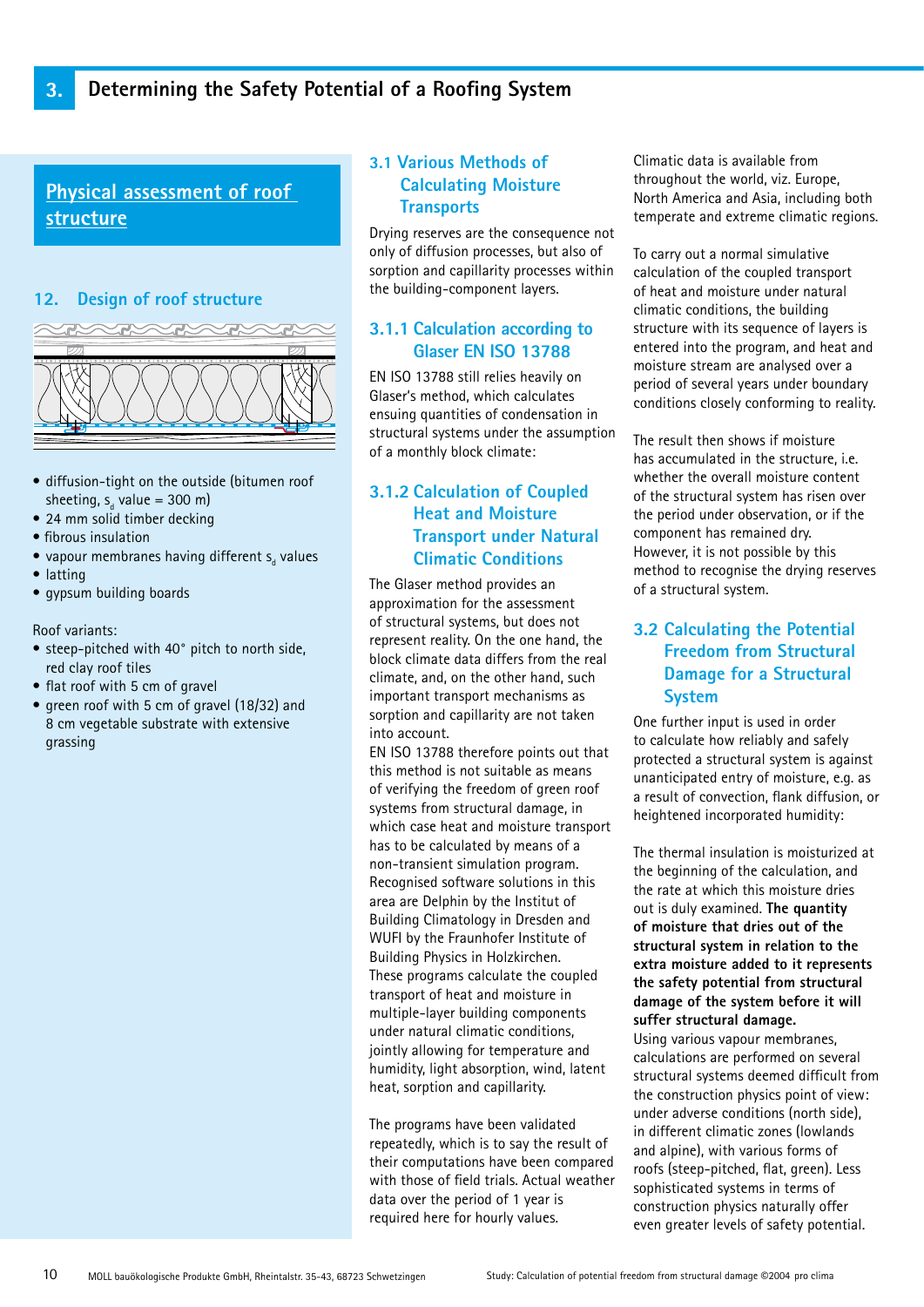#### **3.2.1 Roof structures**

#### **Design of structure:** (see figure 12 on the left hand side)

## Vapour barriers:<br>• PE sheet

s, value/mvtr constant 50 m (25 MNs/g) • Vapour Membrane  $s_d$  value/mvtr constant 2.3 m (12MNs/g) • pro clima  $DB +$  s, value/mvtr humidity-variable 2.3 m: 3.5-0.8 m (12: 17-4 MNs/g) • pro clima INTELLO<sup>®</sup>  $s_d$  value/mvtr humidity-variable 7.5 m: 10-0.25 m

#### **Roof variants:**

• steep-pitched with 40° pitch to north side, red clay roof tiles

(38: 50-1.25 MNs/g)

- flat roof with 5 cm of gravel
- green roof with 5 cm of gravel (18/32) and 8 cm soil with extensive grassing

#### **Locations:**

- Holzkirchen, Germany, altitude above mean sea level = 680 m
- Davos, Switzerland, altitude above mean sea level = 1,560 m

#### **Calculation**

- using WUFI 3.3 pro [10]
- initial moisture in thermal insulation: 4,000  $a/m^2$

One important factor in determining protection against structural damage and mould growth is the back-diffusion capacity in summer and, associated therewith, the ability of the structural system to evaporate towards the inside. Back-diffusion can occur when the partial vapour pressure on the outside of the insulation is greater than on the inside, or to put it more simply, when the temperature at the outside of the insulation is higher than in the living area. The ruling temperature in this context is that recorded at the outside of the insulation, not that on the surface of the roof. This means it is essential to allow for the time it takes for the heat to penetrate the layers above the insulation. The heat penetration time is shorter for a steeppitched roof than for a flat one with gravel layer, or even a green roof. Flat roofs without gravel, for instance, have greater safety reserves than northfacing steep-pitched roofs.

The temperature at the outside of the insulation is influenced by surrounding air temperature and by exposure to sunlight.

#### **3.2.2 Climatic Data: Holzkirchen Location**

Holzkirchen lies between Munich and Salzburg at 680 m above sea level. The climate is characteristically harsh and cold. The following diagrams show the temperature curve over one year. The blue line indicates inside temperature, and the red bars represent outside temperature (see figures 13-16).

Taking solar and global radiation into account, roof-surface temperature is occasionally substantially higher than the air temperature. As a result, backdiffusion is feasible in Holzkirchen on many days of the year even in the north-facing direction, and even on sunny days in winter on the southfacing side.

We based our own calculation on the least favourable situation, i.e. a 40° pitched roof facing north. The chosen calculation period was ten years.

**Temperature graphs, Holzkirchen 680 m above mean sea level, Southern Bavaria, Germany Roof: red tiles or gravel**

#### **13. Air temperature**



**14. Roof surface temperature, north side, 40° roof pitch**



### **15. Roof surface temperature, south, 40° roof pitch**



**16. Roof surface temperature, flat roof**

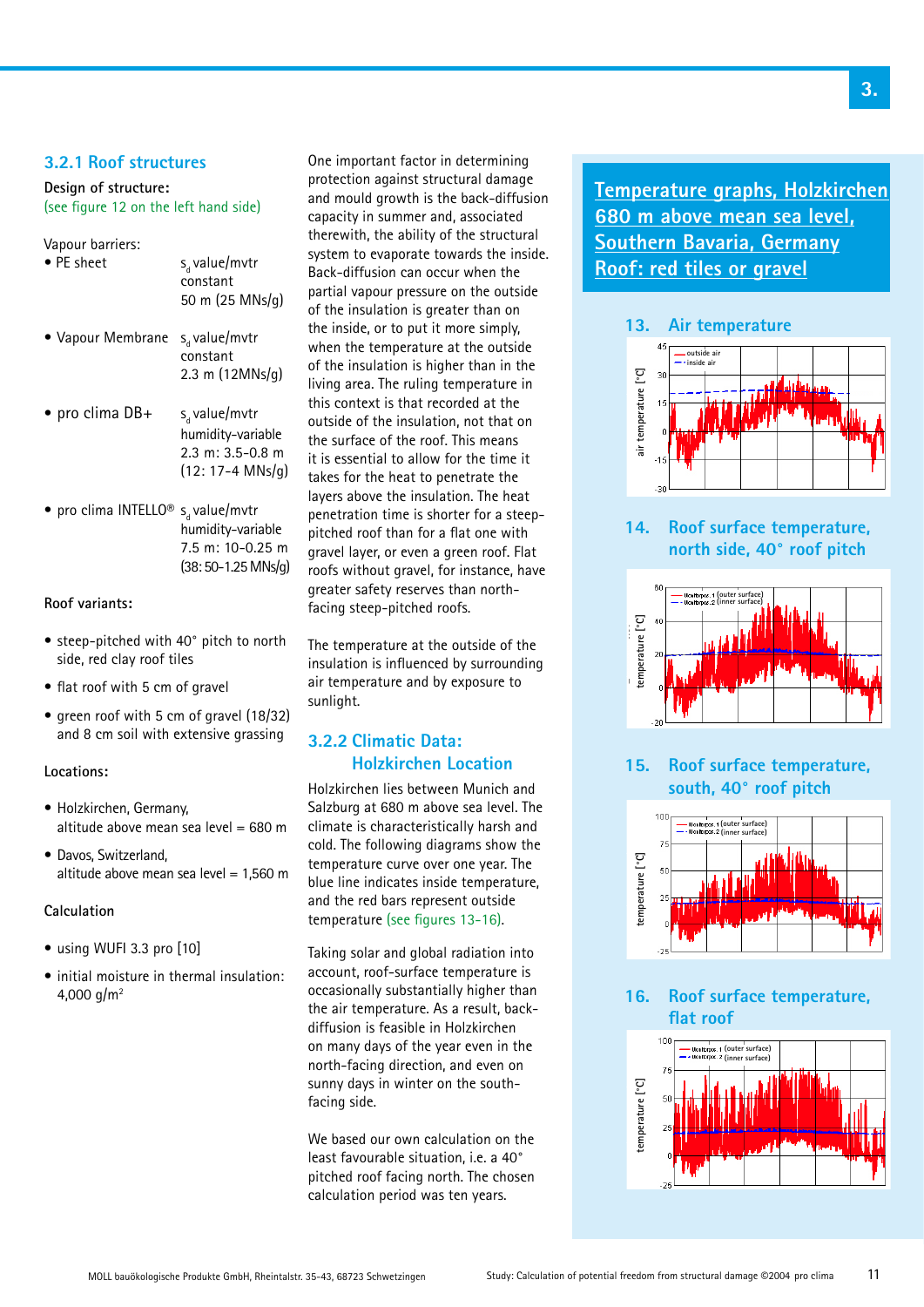### **Calculating the potential freedom from structural damage at Holzkirchen, Roof**

**Assumed additional moisture at the start: 4,000 g/m2**

**Moisture content of the structure in a dry state (= Moisture content of the timber** state (= **MOISTATE** CONCINE OF the timotric relation to unanticipated moisture **Temperature Curves - Davos** sheathing at 15 %): 1,700 g/m<sup>7</sup>

**17. Course of drying under excess moisture, steep-pitched roof, north side, 40° roof pitch**



#### **Potential freedom from structural damage:**

| pro clima INTELLO <sup>®</sup><br>pro clima DB+                 | 4000 $q/m^2$ per year<br>$= 2100$ g/m <sup>2</sup> per year             |  |
|-----------------------------------------------------------------|-------------------------------------------------------------------------|--|
| s,-value 2,30 m constant<br>s <sub>a</sub> -value 50 m constant | $=$ 500 g/m <sup>2</sup> per year<br>$=$ < 10 g/m <sup>2</sup> per year |  |

**18. Course of drying under excess moisture, green roof with 13 cm soil/gravel**



#### **Potential freedom from structural damage:**

| pro clima INTELLO <sup>®</sup> | 2000 $q/m^2$ per year              |
|--------------------------------|------------------------------------|
| pro clima DB+                  | 1000 $q/m^2$ per year              |
| $sa$ -value 2,30 m constant    | $=$ to humid                       |
| s -value 50 m constant         | $=$ < 10 g/m <sup>2</sup> per year |

#### **19. Course of drying under excess moisture, flat roof with 5 cm gravel**



### **3.2.3 Potential Freedom from Structural Damage - Steep-Pitched Roof in Holzkirchen, North Side, 40° Roof Pitch** (see figure 17)

The evaporation rate of the initial moisture, assumed to be increased, defines the structural system's potential freedom from structural damage in relation to unanticipated moisture (convection, flank diffusion, etc.). It can be seen that the PE sheet does not allow the structural system to dry out. Moisture present in the system can no longer escape.

A vapour membrane having a constant s<sub>d</sub> value of 2.30 m (12 MNs/g) does provide us with a structural system that functions well under the laws of construction physics, but the system's drying reserves are minimal. The structural system equipped with pro clima DB+ evaporates considerably faster and possesses substantial safety reserves. The high-performance INTELLO® vapour membrane offers the greatest degree of safety potential of the structural system. Within one year, the system, according to the WUFI 3.3 pro [10] computation, can be moisturized with 4,000  $g/m^2$  of water p.a. without suffering structural damage.

#### **3.2.4 Potential Freedom from Structural Damage - Green Roof and Flat Roof** (see figures 18 and 19)

Both structural systems are not as safe as the steep-pitched roof, as heat takes longer to penetrate the thick layers of building components above the thermal insulation layer. Because of its thinner gravel layer, the flat roof offers greater safety than the green roof. As with the steep-pitched roof, it is evident that evaporation cannot take place with the PE sheet, structural damage already occurring at quite a low level of unanticipated moisture stress. Too high an overall moisture content establishes itself in the structural system with a vapour membrane having a constant s<sub>d</sub> value of 2.30 m (12 MNs/g). Structural damage would occur in this case also. The structural system with pro clima DB+ dries out faster and has high

safety reserves. The high-performance INTELLO® vapour membrane offers the greatest safety potential for the structural system. Within one year, the system, according to the WUFI 3.3 pro [10] computation, can cope with, respectively, about 2,000 or 2,100  $g/m^2$ of water p.a. without suffering structural damage.

## **1,560 m above mean sea level Switzerland, red tiles/gravel**

#### **20. Air temperature**



**21. Roof surface temperature, north side, 40° roof pitch**



### **22. Roof surface temperature, south, 40° roof pitch**



### **23. Roof surface temperature,** flat roof

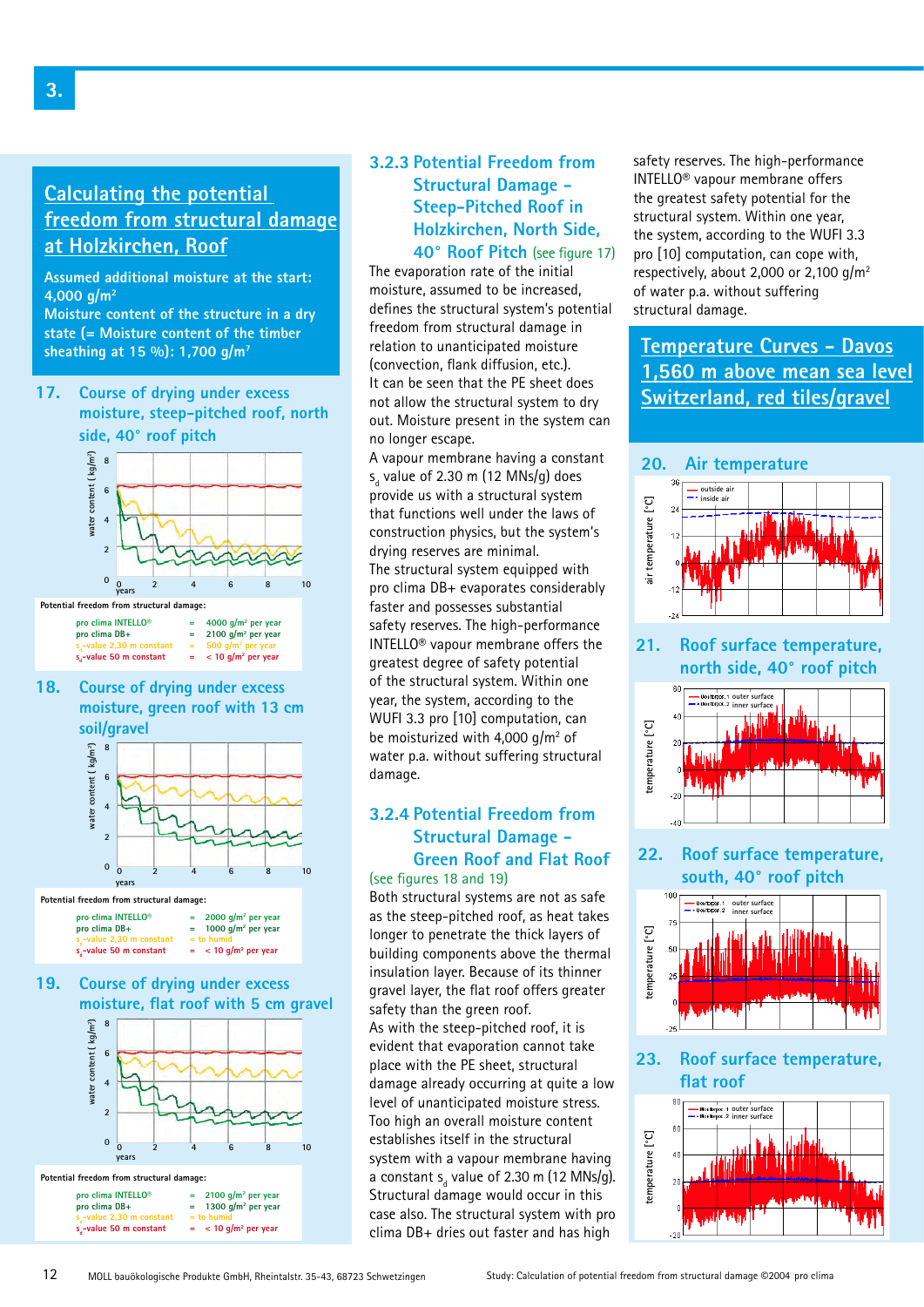#### **3.2.5 Climatic Data - Davos Location**

Davos is situated 1,560 m above sea level and therefore enjoys an alpine climate. The following diagrams show the temperature curve over a period of one year. The blue line indicates indoor temperature and the red bars represent outside temperature (see figures 20-23). Simply observing the air temperature in Davos, the outside temperature is higher than the inside temperature on only a very few days of the year. Taking solar and global radiation into account, roof-surface temperature is higher than the air temperature. On the north-facing roofs, however, temperatures are substantially lower than in Holzkirchen, back-diffusion being feasible only on a few days of the year. The south-facing roofs in Davos reached almost the same temperatures as in Holzkirchen.

Night-time temperatures during winter are specific to alpine regions, being substantially lower.

To minimise the effect of solar radiation, we once again based our calculation on the least favourable situation, i.e. a north-facing roof with a 40° pitch.

### **3.2.6 Potential Freedom from Structural Damage - Steep-Pitched Roof in Davos, North Side, 40° Roof Pitch**

(see figure 24)

The extremely low temperature in winter gives rise to the high precipitation of condensation, so that, even where there is assumed to be no unanticipated moisture stress, a structural system becomes damp despite being equipped with PE sheet. Saturation occurs very rapidly in the presence of a vapour membrane having a constant s<sub>d</sub> value of 2.30 m (12 MNs/g). Even pro clima DB+ is incapable of keeping the structural system dry.

The high-performance INTELLO® vapour membrane is the only membrane which provides the structural system with the perfect answer in terms of construction physics, while also providing it a higher safety potential. Within one year,

according to the WUFI computation, the system can take as much as 800 g/m2 extra of water without suffering structural damage.

### **3.2.7 Potential Freedom from Structural Damage - Green Roof and Flat Roof**

#### (see figures 25 and 26)

Both structural systems are less safe than the steep-pitched roof, as it takes longer for heat to penetrate the thick building-component layers above the thermal insulation.

As in the structural-system calculation based on Holzkirchen's climatic data, the PE sheet will not allow the system to dry out, structural damage occurring even at a minimal level of unanticipated moisture stress.

Both structural systems saturate very rapidly when constructed with a vapour membrane having a constant  $s_d$  value of 2.30 m (12 MNs/g).

Equipped with pro clima DB+, the moisture in the flat-roof system is too high.

The high-performance INTELLO® vapour membrane does provide high safety potential for the flat roof with 5 cm of gravel, but for the grass roof, the outside temperature in Davos is not sufficient to permit back-evaporation.

### **3.2.8 Conclusions in Respect of Roof Structures**

pro clima DB+ and INTELLO® provides roof systems with the highest degree of safety in respect to freedom from structural damage, even in the presence of additional moisture as a result of unanticipated influencing factors. INTELLO® and DB+ can also compensate for flank diffusion in a brickwork system as described by Ruhe [4], Klopfer [5], [6] and Künzel [7].

Over the past 10 years, pro clima DB+ has built up a track record of several million square meters of successful solutions free from structural damage. Using INTELLO® in conjunction with externally, diffusion-tight steep pitched roofs and flat roofs with gravel in alpine regions show sufficient potential for freedom from structural damage.

### **Calculating the potential freedom from structural damage at Davos, Roof**

**Please refer to test conditions at page 12 at Holzkirchen**

**24. Potential Freedom from Structural Damage - Steep-Pitched Roof in Davos, North Side,**



**26. Potential Freedom from Structural Damage Flat Roof with 5 cm gravel**

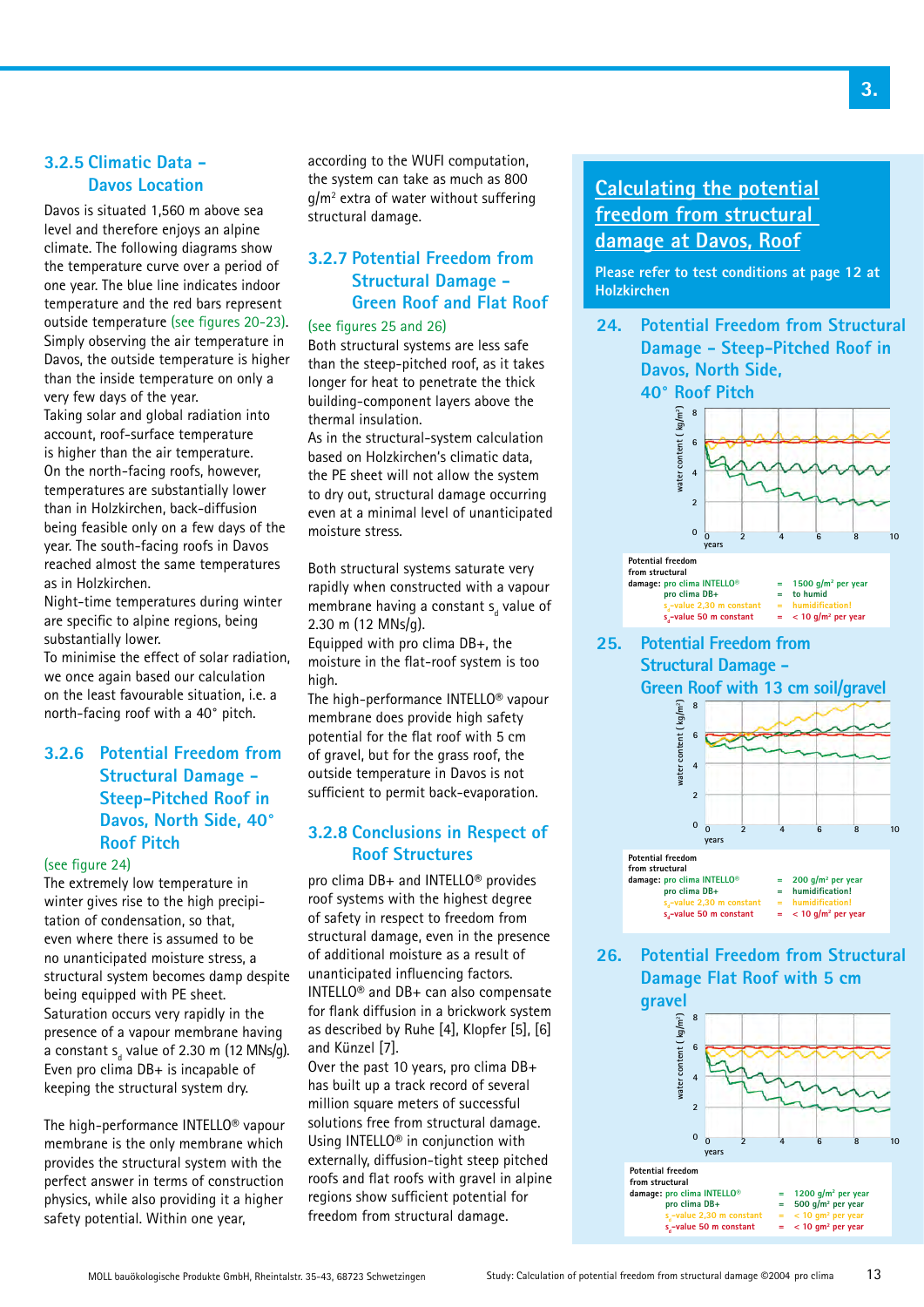**2-dimensional calculation of the heat and moisture transports using WUFI**

#### **27. Design of structural system: Integrating wall**



**28. Increase in moisture when using a PE sheet**

**Saturation = structural damage**

 **Reduction in moisture when using INTELLO®**

**EVAPORATION = freedom from structural damage**



Decreasing moisture content in the construction with INTELLO® s<sub>d</sub> value = 0.25 – 10 m humidity-

variable (1,25-50 MNs/g)

#### **3.2.9 Flank Diffusion**

To establish the impact of moisture entry via component flanks, the junctions between integrated outer walls and thermal insulation components need to be examined. On the outside, the structure comprises of diffusion-tight bitumen felts in the sub-roof system.

(see illustration 27)

Masonry usually has a considerably lower diffusion resistance than the vapour barrier and airtight seals of the adjoining timber structures. This facilitates the diffusion of moisture through the flanks into the thermal insulating components.

A new building will serve as an example here. In a new building, masonry and plaster have an average moisture content of 30 kg/m<sup>3</sup>. The fibrous insulating material has been dry-fitted, the relative moisture content of the timber in the roof is approximately 15 %.

One building is fitted with a diffusioninhibiting PE sheet (s<sub>d</sub>-value 50 m = 50 MNs/g). serving as a vapour barrier and airtight seal. The second building is fitted with the humidity-variable pro clima INTELLO<sup>®</sup> (s<sub>d</sub>-value 0.25 to 10 m = 1.25-50 MNs/g).

### **3.2.10 Results of Two- Dimensional Simulative Calculation of Heat and Moisture Transports**

The results shown in illustration 28 occur when a structural system is calculated using the 2-dimensional calculation method for heat and moisture transfer as implemented in WUFI 2D see 2.1 .

Following a seasonal increase in the moisture content, both structural systems virtually reach the same level of moisture. In the case of the PE sheet acting as a vapour barrier and an airtight seal, a distinct increase in the total water content can be observed for each year over a period of 4 years (see figure 28 red line). This system shows an accumulation of moisture in the building materials used as the PE sheet prevents subsequent drying towards the interior.

The result is mould growth on the timber and the onset of decay.

In the system using the highperformance INTELLO® vapour membrane, the moisture can escape towards the inside. The structural component is protected against accumulation of moisture, as moisture is swiftly released towards the inside (see figure 28 green line). Thus the moisture content decreases steadily over the 4-year period. This structural system shows a high potential freedom from structural damage.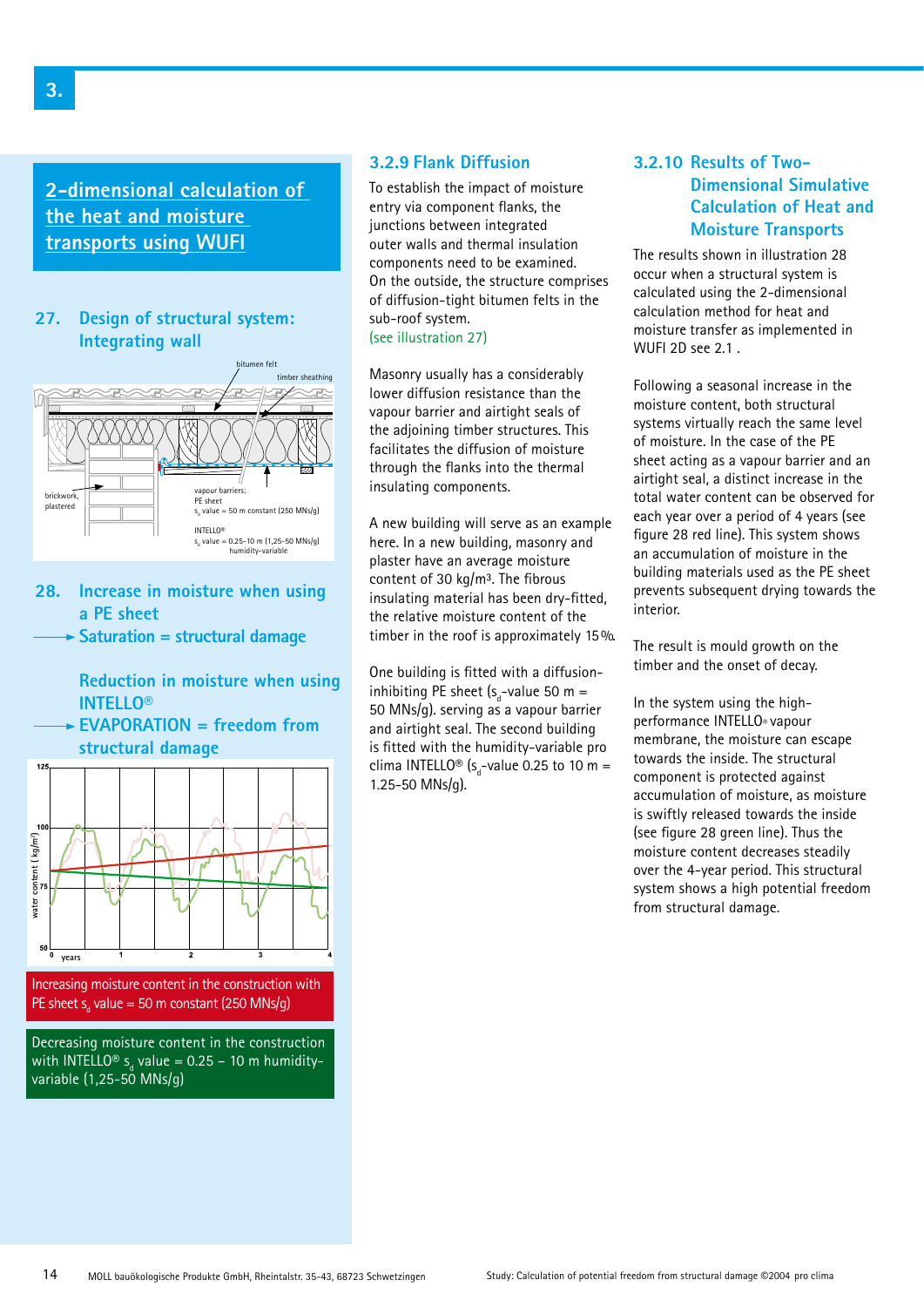#### **3.2.11 Wall Systems**

As walls are vertical they absorb less light than roof structures, so there is less potential for back-diffusion.

Usually, unlike roofs, walls are not diffusion-tight on the outside. Bitumen felts are not used. Walls do not need to meet such high demands in respect to water-tightness as, say, a flat roof or a green roof.

Temperatures of outside walls depend mainly on the colour of the façade. The solar radiation produces lower temperatures on light-coloured facades than on darker ones. The following temperature profiles on the outside wall are obtained from a normal, lightcoloured plaster façade. (see figures 29-32)

For wall systems too, the highperformance INTELLO® vapour membrane provides a substantial potential for freedom from structural damage. Using WUFI 3.3 pro [10] to calculate a north-facing outer wall in the Holzkirchen climate, with a bitumen felt (s<sub>d</sub> value = 300 m (mvtr=1,500 MNs/g)) on the outside having a normal lightcoloured outer façade, the structural system still provides substantial safety potential when fitted with the INTELLO® vapour membrane.

Even in colder climates, at alpine locations like Davos, wall systems with building-component layers outside the insulation are  $\mathsf{safe}'$  with the INTELLO<sup>®</sup> high-performance vapour membrane as long as these layers have an  $\mathsf{s}_{_\text{d}}$  value of less than 10 m (50 MNs/g).

In the case of DB+, the building components outside the insulation may have a max.  $s_{\sf d}^{\phantom{\dagger}}$ -value of  $\phantom{\dagger}$  6 m (30 MNs/g) for the Holzkirchen climate and 0.10 m (0.5 MNs/g) for Davos.

### **Temperature curves Holzkirchen and Davos Wall, light-coloured plaster façade**

Wall temperatures Holzkirchen location

**29. Wall temperature, north side**



### **30. Wall temperature, south side**



#### Wall temperatures Davos location

**31. Wall temperature, north side**



**32. Wall temperature, south side**

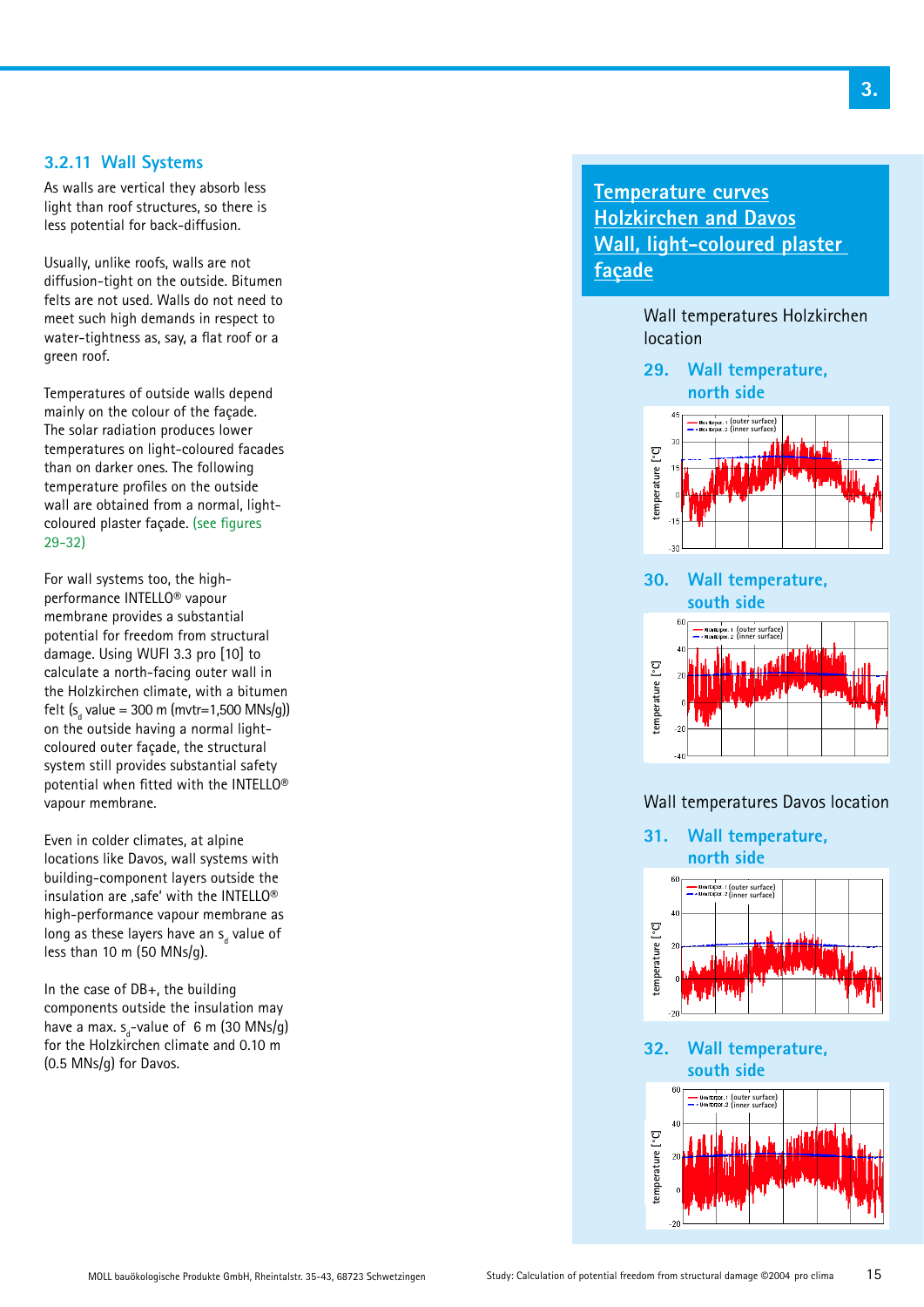### **Preconditions for the effectiveness of humidityvariable vapour membranes**

**Only building components which are open to diffusion may be used on the inside in order to facilitate the evaporation of moisture by way of back-diffusion towards the interior.**



#### **4.1 Structural Systems**

These construction-physics investigations based on real climatic data, demonstrate the extremely high potential for freedom from structural damage provided when using the highperformance pro clima INTELLO® vapour membrane (which possesses the world's most effective variability of diffusion resistance in any climatic zone) and the pro clima DB+ humidity-variable vapour membrane which has proven its worth over a period of more than ten years by now.

pro clima DB+ and INTELLO® provide a high level of safety for structural systems even when under high moisture stress.

This requires an unshaded situation, i.e. no trees or neighbouring buildings providing shade.

#### **4.2 Inside compound unit layers**

High safety reserves are dependent on unimpeded evaporation to the interior. Building compound layers inside the humidity-variable vapour membrane that have a diffusion-inhibiting effect (timber materials like OSB boards or laminated boards) reduce the quantity of moisture back-evaporated towards the inside and thus minimise the potential freedom from structural damage. Materials having an open structure are more advantageous, for instance matchboard sheathing, wood wool slabs with plaster and gypsum boards.

#### **4.3 Permanently Humid Spaces**

Humidity-variable vapour membranes cannot be used in permanently humid climatic conditions, for instance swimming pools, garden centres or large-scale catering establishments.

#### **4.4 Humid/Damp Rooms in Residential Buildings**

Wet or humid rooms in residential buildings are no more than temporarily subjected to increased humidity. Temporary humidity stress of this kind does not interfere with the function of and the safety provided by pro clima DB+ or INTELLO®.

#### **4.5 Construction Moisture on the Site**

The vapour membrane must be installed as soon as the thermal insulation has been put in place, so as to avoid the development of condensation in the insulation.

Additionally, relative atmospheric humidity on the building site should not exceed 75% in winter. Care should be taken after plastering and screed work to ensure adequate ventilation. A commercial drying unit should be installed if necessary (i.e. dehumidifier). The diffusion profile of the humidityvariable pro clima vapour membrane ensures that the diffusion resistance of the membranes is over 1 m (5 MNs/g) at a relative atmospheric humidity of 75%. The moisture stress on the structure during the construction phase due to unwanted entry of moisture can thus be minimised. However, increased atmospheric humidity during construction should be avoided as the potential freedom from structural damage would be reduced by the moisture stress.

#### **4.6 Sub-Roof System**

Diffusion-open materials are the best choice for the sub-roof system (e.g. wood fibre soft boards, SOLITEX-roofing felts with non-porous, permeable membrane), provide excellent conditions for evaporating towards the outside.

Structural systems having diffusiontight external components, for instance bitumen felts, flat roofs, green roofs and roofs with flexible metal sheeting, reduce the safety of the structure from the construction-physics point of view. Solid wood sheathing provides greater safety than derived-timberproduct boards (e.g. OSB), as wood has a humidity-variable diffusion resistance and is conductive by capillary action. INTELLO®'s high degree of humidityvariability provides a very high safety potential, similar to derived-timberproducts as well. Panels or boards of this kind should be avoided on diffusion-tight roof support systems when using pro clima DB+.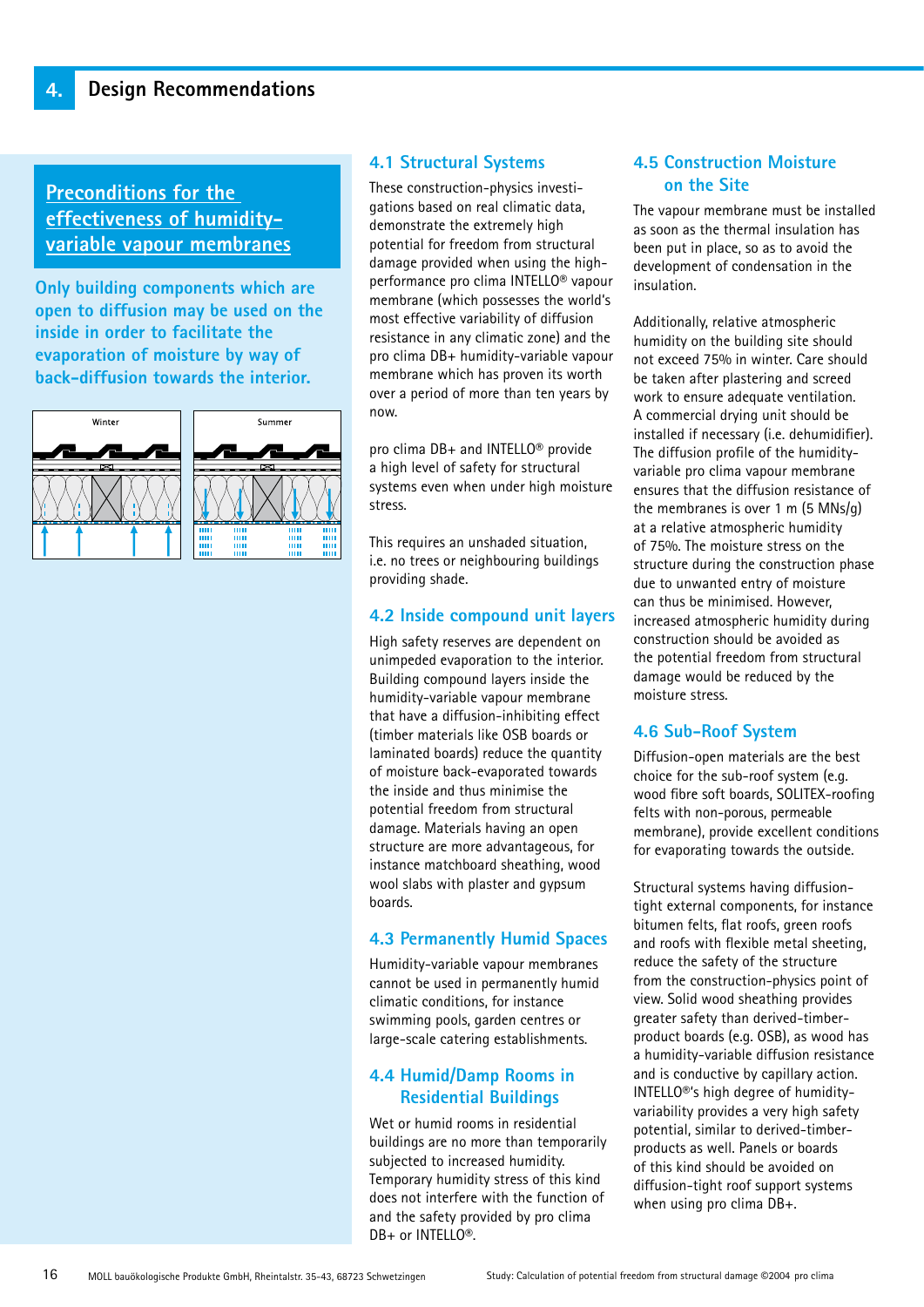#### **4.7 Steep-Pitched Roof Systems**

Drying reserves are so high when pro clima DB+ or INTELLO® vapour membranes are used in conjunction with externally diffusion-open structural systems that there is no limit to the altitude of the site, structural systems still being safe at heights of over 3,000 m. The limitations in figure 33 should be noted with regard to externally diffusion-tight steeppitched roof systems (e.g. bitumen felt underlays).

### **4.8 Flat Roof and Green Roof Systems**

Flat roofs always have a diffusion-tight external skin on the outside, which serves as water seal and protects against roots. Generally these roofs cannot be ventilated effectively, because there is no up-draught of air due to the absence of a roof pitch.

The insulating layer will be heated a lot less from the outside by solar radiation the more gravel or substrate (green roof) there is on a flat roof. Back-diffusion towards the interior is reduced as a result, and safety reserves are lower. In this case, the humidityvariable diffusion resistance of the high-performance INTELLO® vapour membrane provides the structural system with a high degree of safety against structural damage, even under unanticipated humidity stress. Our simulative calculations based on real climatic data indicated the limitations to usage on flat roofs (see figure 34).

Flat roofs and green roofs are among the most demanding and critical thermal insulation constructions in terms of building physics. pro clima INTELLO® offers the safest solution for these structures due to the extremely high humidity variability of its diffusion resistance. Moisture which may have entered or which is present in the structure can evaporate to a great extent without leading to harmful rehumidification. For the highest degree of safety, flat roofs and green roofs should be specified with the INTELLO® vapour membrane.

### **4.9 Roof Systems in Alpine Regions**

Externally diffusion-tight steep-pitched roofs can be constructed safely with INTELLO® up to an altitude of 1,600 m showing a high potential for freedom from structural damage. Externally diffusion-tight steep-pitched roofs constructed with INTELLO® have a high potential for freedom from structural damage even in arctic climates such as Alaska (e.g. in Anchorage) and Russia (e.g. Yakutsk), In higher regions such as 1.600 m in Europe and external diffusion tight sub-roof ventilation should be considered. Ventilation systems must however fulfil special functional requirements due to the long period of snow on the roof.

If required, please contact the pro clima hotline for advice on structural details.

#### **4.10 Walls**

As wall systems are less exposed to solar radiation, they have less backdiffusion potential and therefore they have a lower safety reserve. See figure 35 for wall diffusionresistances outside the insulation.

### **Areas of application for INTELLO® and DB+**

### **33. Steep-Pitched Roof Systems**

| <b>Structural Systems</b>                                                                                                | <b>INTELLO®</b>                          | $DB+$                                                                                      |
|--------------------------------------------------------------------------------------------------------------------------|------------------------------------------|--------------------------------------------------------------------------------------------|
| for externally diffusion-<br>tight structural systems<br>without ventilation,<br>(no shade, no barrier layers<br>inside) | up to 1,600 m<br>above mean<br>sea level | up to 1,000 m<br>above mean<br>sea level;<br>no derived-<br>timber-<br>product<br>boarding |
| for structural systems<br>sub-roof open to diffusion                                                                     | no altitude<br>limit                     | no altitude<br>limit                                                                       |

### **34. Flat Roof and Green Roof Systems**

| <b>Structural Systems</b>                                                                                        | <b>INTELLO®</b>                          | DB+                                                                                      |
|------------------------------------------------------------------------------------------------------------------|------------------------------------------|------------------------------------------------------------------------------------------|
| Flat roof with max. 5 cm<br>gravel layer, no ventilation<br>(no shade, no barrier layers<br>inside)              | up to 1,600 m<br>above mean<br>sea level | up to 800 m<br>above mean<br>sea level:<br>no derived-<br>timber-<br>product<br>boarding |
| Green roof with max. 15<br>cm gravel and substrate, no<br>ventilation<br>(no shade, no barrier layers<br>inside) | up to 1,000 m<br>above mean<br>sea level | up to 800 m<br>above mean<br>sea level;<br>no derived-<br>timber-<br>product<br>boarding |

### **35. Walls**

| <b>Structural Systems</b>                                                                      | <b>INTELLO®</b>                      | $DB+$                                  |
|------------------------------------------------------------------------------------------------|--------------------------------------|----------------------------------------|
| External component layers,<br>walls up to altitude of<br>700 m<br>(no barrier layers inside)   | unlimited<br>diffusion<br>resistance | diffusion<br>resistance<br>max. 6 m    |
| External component layers,<br>walls up to altitude of<br>1,600 m<br>(no barrier layers inside) | diffusion<br>resistance<br>max. 10 m | diffusion<br>resistance<br>max. 0.10 m |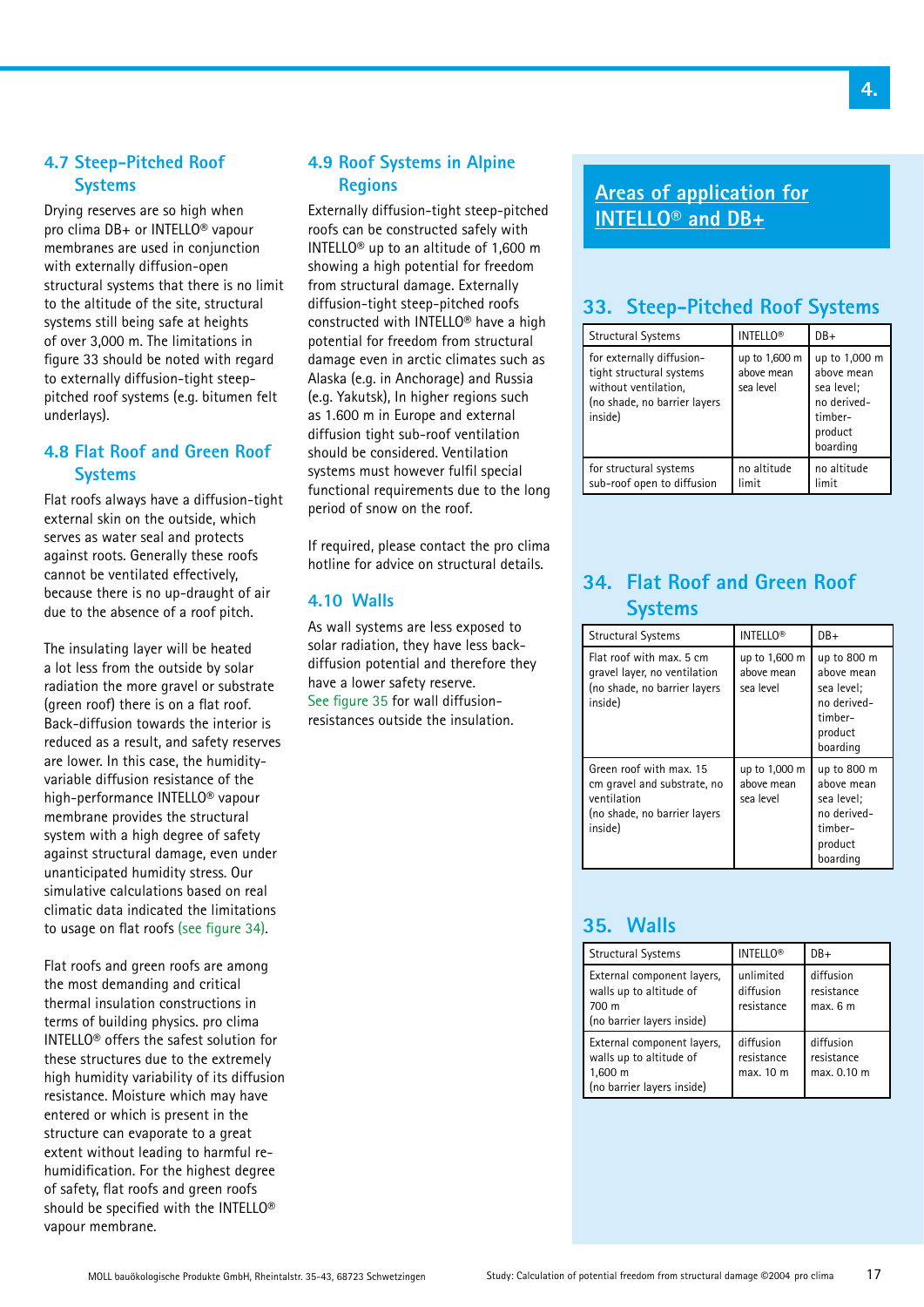### **Installation in five easy steps**

### **1. Installation / Fixing**



**2. Bonding**



### **3. Joining to gables**



### **4. Joining to windows**



### **5. Joining at intersection**



### **5.1 For Board-Type and Mat-Type Insulating Materials**

Install INTELLO® with foil side (lettering) facing the room.

INTELLO® will still work function in construction-physics terms if it has been installed with the fabric on the room side. Press down the adhesive tapes firmly. Bonding on the foil side is preferable.

pro clima DB+ is symmetrically designed, so the side of the vapour membrane that faces towards the interior may be chosen at will.

#### **5.2 Direction of Installation**

pro clima INTELLO® and DB+ felts may be installed parallel or horizontal to the supporting structure. The overlapping of the sheets must be arranged on the structural timbers when installing in parallel. The maximum spacing of the structural-system timbers should be no more than 100 cm when installing horizontally.

### **5.3 Recommended pro clima System Components for Bonding**

Any of pro clima's adhesive tapes are suitable for bonding the sheet overlaps. Particularly recommended are pro clima RAPID CELL quick application adhesive tapes and the UNI TAPE universal adhesive tape for pro clima DB+ and INTELLO®.

TESCON PROFIL adhesive tape with a high puncture resistance and a doubledivided release film is the most suitable type for junctions with windows or doors and corner bonding.

ORCON F flashing/joining adhesive (for INTELLO®) and ECO COLL (for DB+) provides a reliable junction with adjacent compound units (plastered gable walls, for instance). CONTEGA PV flashing/joining tape with integrated plaster reinforcement ensures a welldefined connection to unplastered masonry.

Please refer to our ,pro clima System Interior Sealing' brochure for further information.

### **5.4 Blown-In Thermal Insulating Materials**

pro clima DB+ may be used as a confining layer for all kinds of blown-in thermal insulating material. A transverse batten should be placed on the inside at a spacing of at most 65 cm to take the weight of the insulating material. See pro clima system brochure for further details on laying.

Because it stretches very readily, the high-performance INTELLO® vapour membrane is not suitable as a means of confining blown-in thermal material on the inside. This purpose is best served by INTELLO® PLUS reinforced with robust PP fabric offering the same potential for freedom from structural damage. **Please see 'pro clima System Interior Sealing' for further details.**

### **5.5 Foam Insulating Materials**

Variable diffusion-resistance is of little benefit in connection with foam-type insulating materials, because backdiffusion is substantially inhibited. Accordingly, foam insulating materials should be avoided in structural systems as they pose a challenge in respect of construction physics, for instance systems that are diffusion-tight on the outside.

#### **5.6 Dimensional Stability**

The high-performance INTELLO® vapour membrane will not shrink and it may be installed taut. INTELLO® is highly capable of stretching without tearing.

pro clima DB+ shrinks slightly after wetting and subsequent drying, so the sheet should not be stretched taut. An expansion loop must be arranged at junctions with adjoining compound units so as to take up component movements.

#### **5.7 Mechanical Strength**

INTELLO<sup>®</sup> and DB+ are highly resistant to the removal of nails, so the sheets are well protected at their bonding points against splitting and propagated tearing.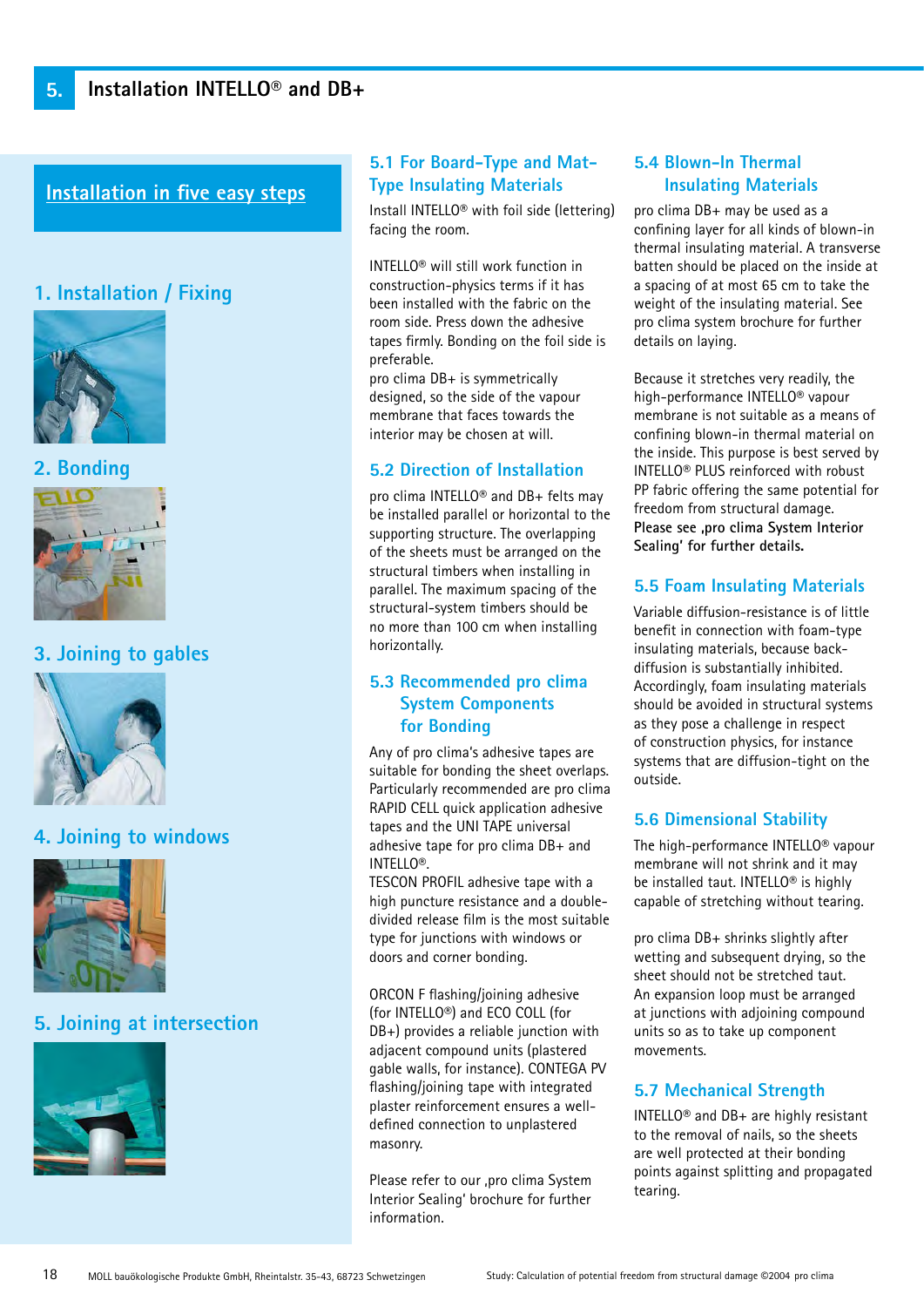### **5.8 Translucent Structure**

The high-performance INTELLO® vapour membrane is translucent, meaning that materials behind the sheet can be identified through it. INTELLO® is not fully transparent, so the edges of the sheets are readily visible, an advantage when attaching to adjacent compound units like ridge purlins, middle purlins, roof windows and chimneys, and when bonding the sheet overlaps.

### **5.9 Recycling and Ecological Considerations**

The high-performance INTELLO® vapour membrane and INTELLO®Plus is made from 100% polyolefin - the special membrane is made from a polyethylene copolymer and the fabric is polypropylene - so it is easily recycled.

pro clima DB+ comprises of 50% recyclable cellulose and can only be recycled thermally on account of its glass-fibre inlay.

## **6. Summary**

Structural systems using DB+ and INTELLO® have extremely high safety reserves, thus preventing structural damage and mould. Even where moisture stress is unanticipated, or where it is unavoidable in normal building practice, the high drying reserves of these humidity-variable safety vapour membranes provide structural systems with a very high potential freedom from a structural damage.

The high-performance INTELLO® vapour membrane has the world's most effective humidity-variable diffusion resistance in any climatic zone, offering thermal insulation systems the utmost in safe protection - whether the structural system is open to diffusion on the outside, or presents a more challenging example of construction physics like a flat roof, green roof, roof with diffusion-tight underlay, or flexible metal sheet roof.

INTELLO® performs effectively under extreme climatic conditions too, like those encountered in alpine regions for example. The proven pro clima DB+ provides a high degree of safety for roof systems up to medium altitudes (e.g. Holzkirchen location).

Conforming to DIN Standard 68 800-2, chemical wood preservatives need not be used where humidity-variable vapour membranes are installed.

pro clima offers a six-year system warranty to provide even greater safety and protection.

Once again, with the vapour membranes and airbarrier INTELLO®and DB+, the pro clima safety rule is once more put into practice,

**"The greater a structural system's reserves for evaporating, the greater the unexpected moisture stress it can absorb and still remain free from structural damage".** 

pro clima's "Inside Sealing" brochure contains further information on working with and installing this product. Contact pro clima's technical .hot line' on

Tel: +49(0)62 02 - 27 82 45 Fax: +49(0)62 02 - 27 82 51 email: technik@proclima.de

**Unique** safety for young and old all over the world

INTELLO<sup>®</sup> - intelligent and ecological mould protection



**INTELLO<sup>®</sup>** vapour membrane and airbarrier

**NTELL** The intelligent membrane for your home



**MOLL** bauökologische Produkte GmbH Rheintalstr. 35-43 D-68723 Schwetzingen, Germany pro clima<sup>®</sup> www.proclima.com